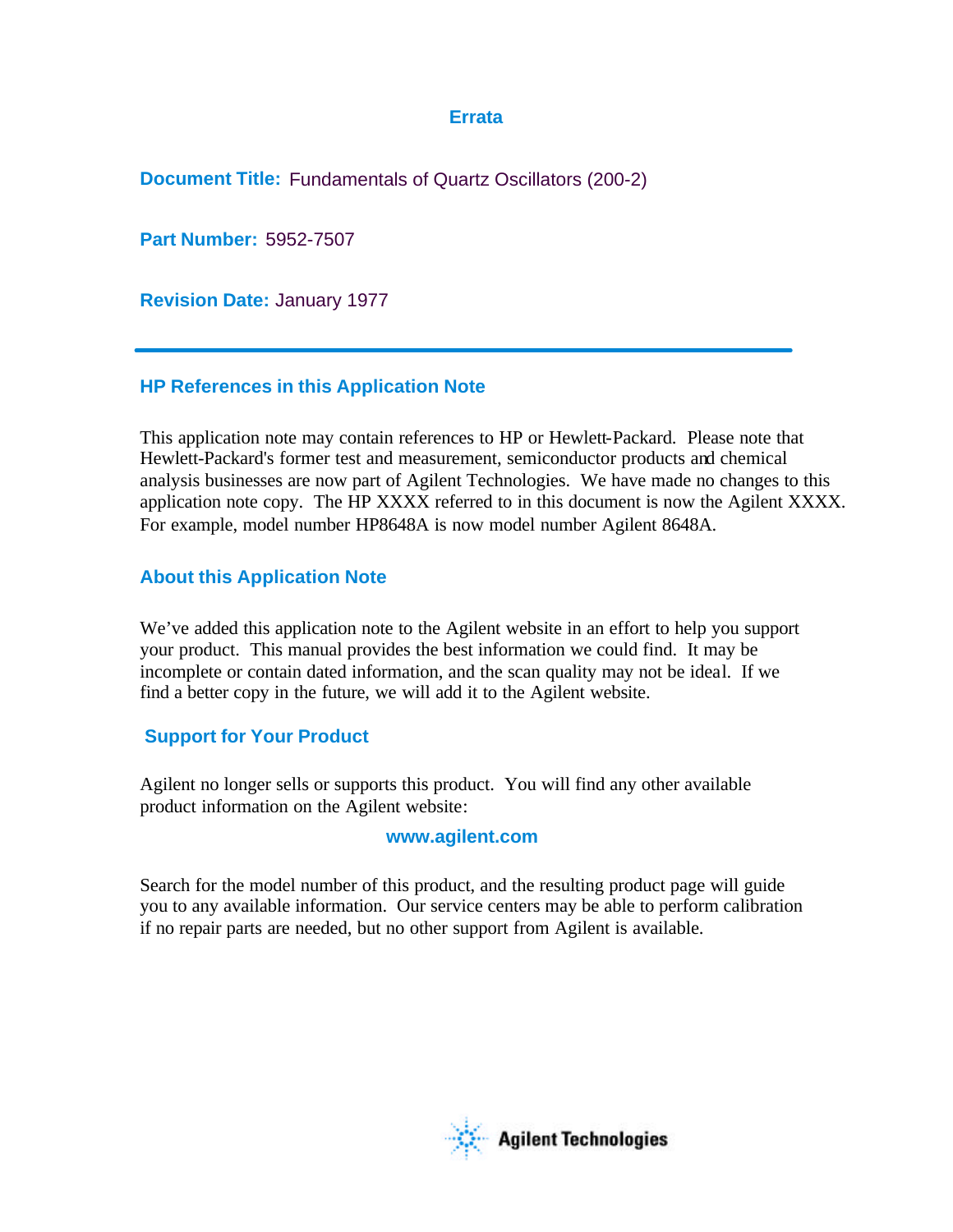# **Application Note 200-2**

# **TABLE OF CONTENTS**

| ٧<br>ł |
|--------|
|--------|

 $\tilde{\mathbf{g}}$ 

| I                       |                                                                                                                |  |  |  |
|-------------------------|----------------------------------------------------------------------------------------------------------------|--|--|--|
| $\mathbf{I}$            | Vibration Modes (and according to the control of the control of the state of the vibration of the vibration of |  |  |  |
| Ш                       | INFLUENCES ON CRYSTAL OSCILLATOR FREQUENCY  8                                                                  |  |  |  |
| IV                      | <b>TYPICAL PERFORMANCE OF OSCILLATOR</b><br><b>Time</b>                                                        |  |  |  |
| $\overline{\mathsf{V}}$ | OSCILLATOR INFLUENCE ON MEASUREMENT ACCURACY  19                                                               |  |  |  |
|                         |                                                                                                                |  |  |  |
|                         |                                                                                                                |  |  |  |

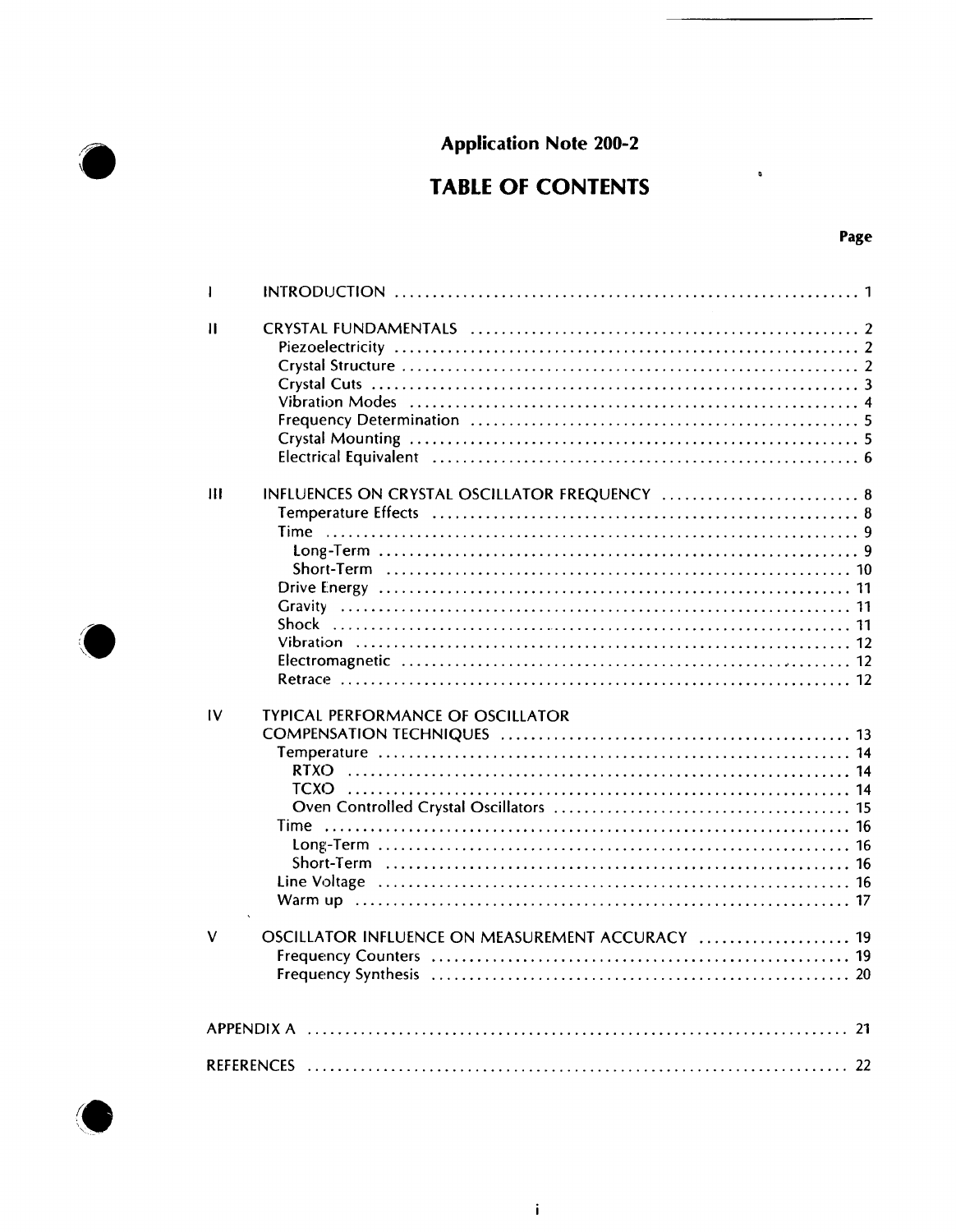# **INTRODUCTION**

The accuracy of a generated frequency depends upon the reference element selected. The purpose of this note is to provide a background on the crystal reference element and its impact in an oscillator circuit. This information is then used to explain the effects of the oscillator on the accuracy of a frequency measurement and frequency generation.

While there are numerous crystaline substances which have the basic requirements of a reference element, quartz, due to its many desirable characteristics, has become the most widely accepted. A quartz reference element was first used in an oscillator circuit in 1920, some 40 years after the discovery of piezoelectricity. Since that time, improvements have and are still being made in converting the raw quartz crystal into a usable reference element (Ref. 5). These changes in processes have resulted in the discovery of behavioral changes of the reference element. These behavioral aspects influence the oscillator and as such warrant considerable discussion.

The basic application for the quartz resonator is to connect it in a manner such that the mechanical vibrations stabilize the oscillator's frequency. This is possible since the crystal acts like a tuned circuit when placed in an amplifier feedback arrangement. The electrical equivalent of the quartz plate is shown in Figure 1. When connected into an amplifier circuit, Figure 2, a small amount of energy is fed back to the crystal which causes it to vibrate. These vibrations act to stabilize the generated frequency at the resonate value. It is at this point that the user of this generated frequency must decide upon the usefulness of the source for the application. A detailed look at crystal oscillator fundamentals can help make that decision.







Figure 2. Simplified amplifier feedback (oscillator) circuit using a crystal resonator.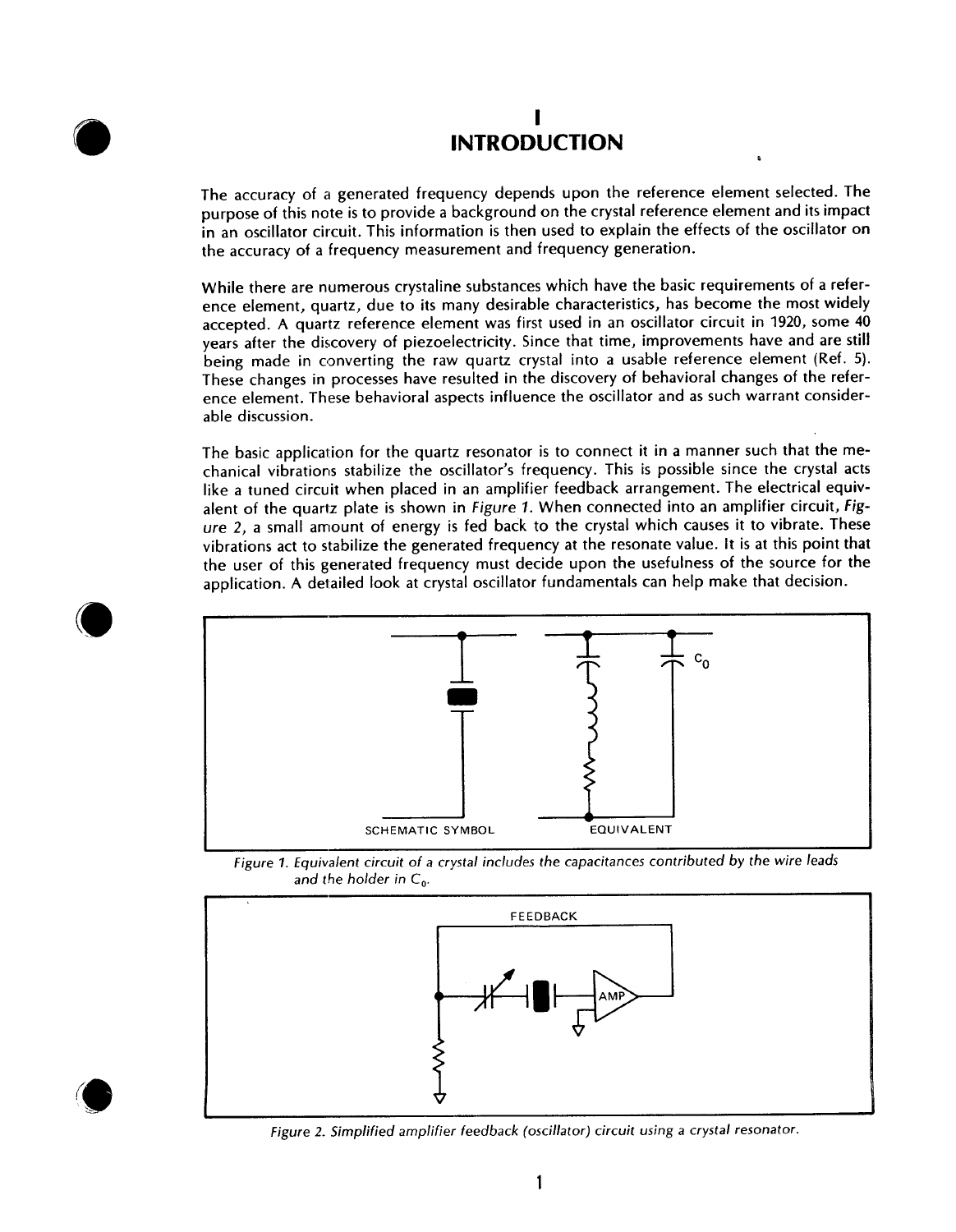# Ħ **CRYSTAL FUNDAMENTALS**

#### **PIEZOELECTRICITY**

Piezoelectricity is the primary property of a crystal which makes it usable as a resonator. Piezo is derived from the Greek work piezin and means "to press". Piezoelectricity as defined by Cady (Ref. 3) is "electric polarization produced by mechanical strain in crystals belonging to certain classes, the polarization being proportional to the strain and changing sign with it". This electric polarization can be produced by strain such as bending, shear, torsion, tension, and compression on a piece of quartz. The electric polarization provides a source of electromotive force (voltage). Additionally, the inverse effect can be created, i.e., a voltage applied across the crystal produces mechanical movement (Figure 3).



Figure 3. Piezoelectricity principles.

#### **CRYSTAL STRUCTURE**

The quartz crystal is formed from silicon and oxygen  $(Si0<sub>2</sub>)$ . Its characteristic form is a result of the unit cells by which the crystal grows. These unit cells are identical and consist of atoms arranged in a repetitive geometric pattern. Quartz crystals have a three dimensional geometric body (Figure 4). Most the physical properties of a crystal are anistropic (direction dependent). therefore, changes during the growth of the crystal which affect anistropy result in crystal imperfections. A change in the piezoelectric coefficient, for example, will create a boundary across which the sign of the charge differs when strain is applied. This twin boundary (referred to as twinning) prevents the crystal piece from resonating, making it unsuitable for an oscillator reference unit. Since a considerable amount of work is involved in making a good crystal resonator, these defects should be detected early. Crystal orientation and the presence of defects such as twinning and fractures are detected through the use of polarized light, X-rays, and chemical etching.

The major axis of quartz growth is called the optic axis. This axis is not anistropic to light, therefore light passes readily. For the purpose of cutting pieces of quartz to act as resonators, the optic axis is labeled the Z axis in an orthogonal X, Y, Z coordinate system. A quartz crystal having 6 sides has three separate X axis and three Y axis definable at 120° increments about the Z axis. The Y axis are perpendicular to the prism faces while the X axis bisect the angles adjacent to the prism faces (Figure 4).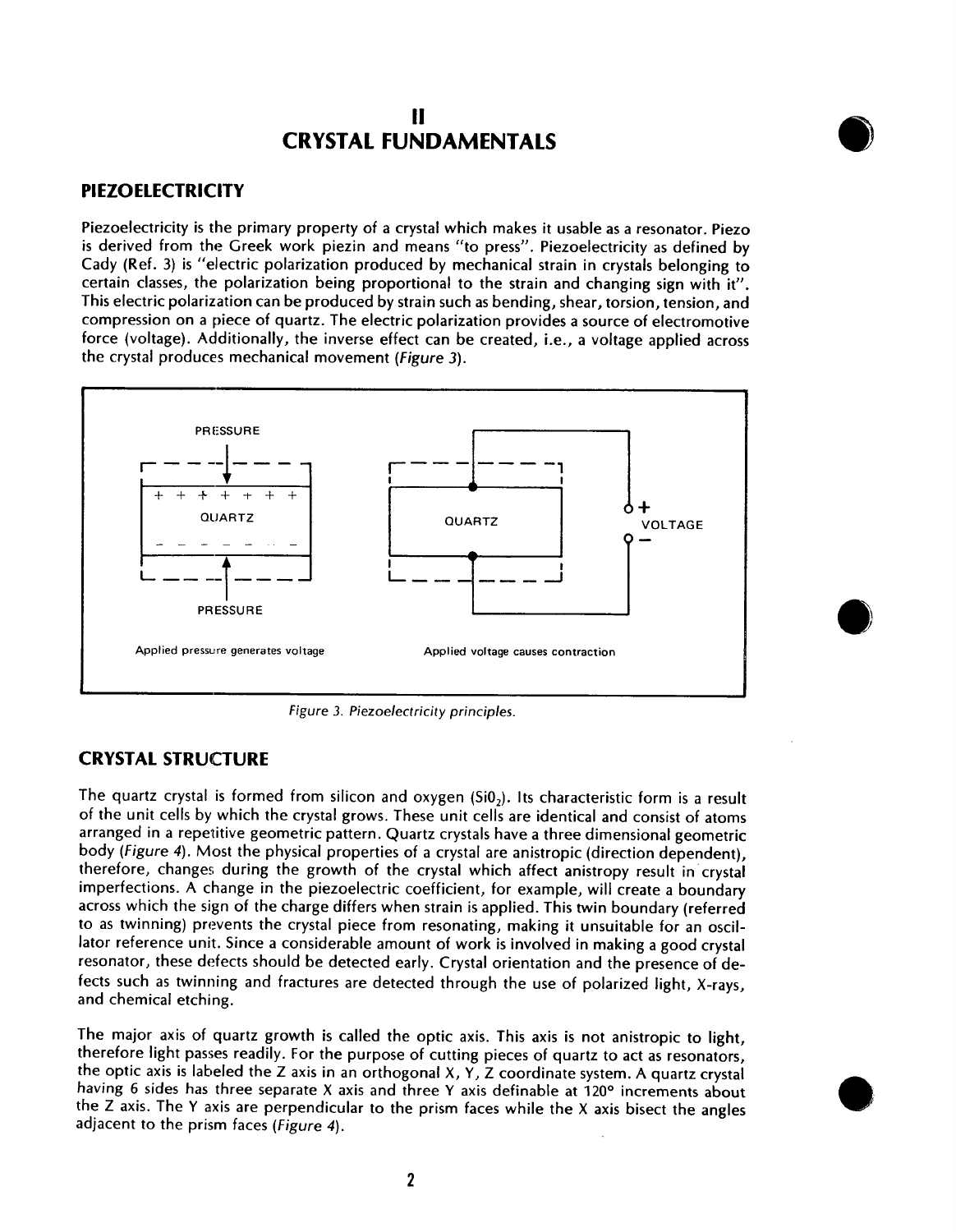

Figure 4. Doubly terminated quartz crystal showing axis orientation.

## **CRYSTAL CUTS**

A small piece of quartz material is obtained by cutting the crystal at specific angles to the various axes. The choice of axis and angles determine the physical and electrical parameters for the resonator. For example, an X plate crystal, one which is cut with its major face normal to the X axis (Figure 5), has a relatively large voltage generated when compressed and decreases in frequency with temperature increases. A similar voltage can be generated by a pure shear stress on a Y cut plate. The Y cut, however, exhibits a positive temperature coefficient. Numerous other cuts can be made simply by changing the angle and the axis of reference.



Figure 5. A description of the axis of quartz and X, Y, and rotated plates.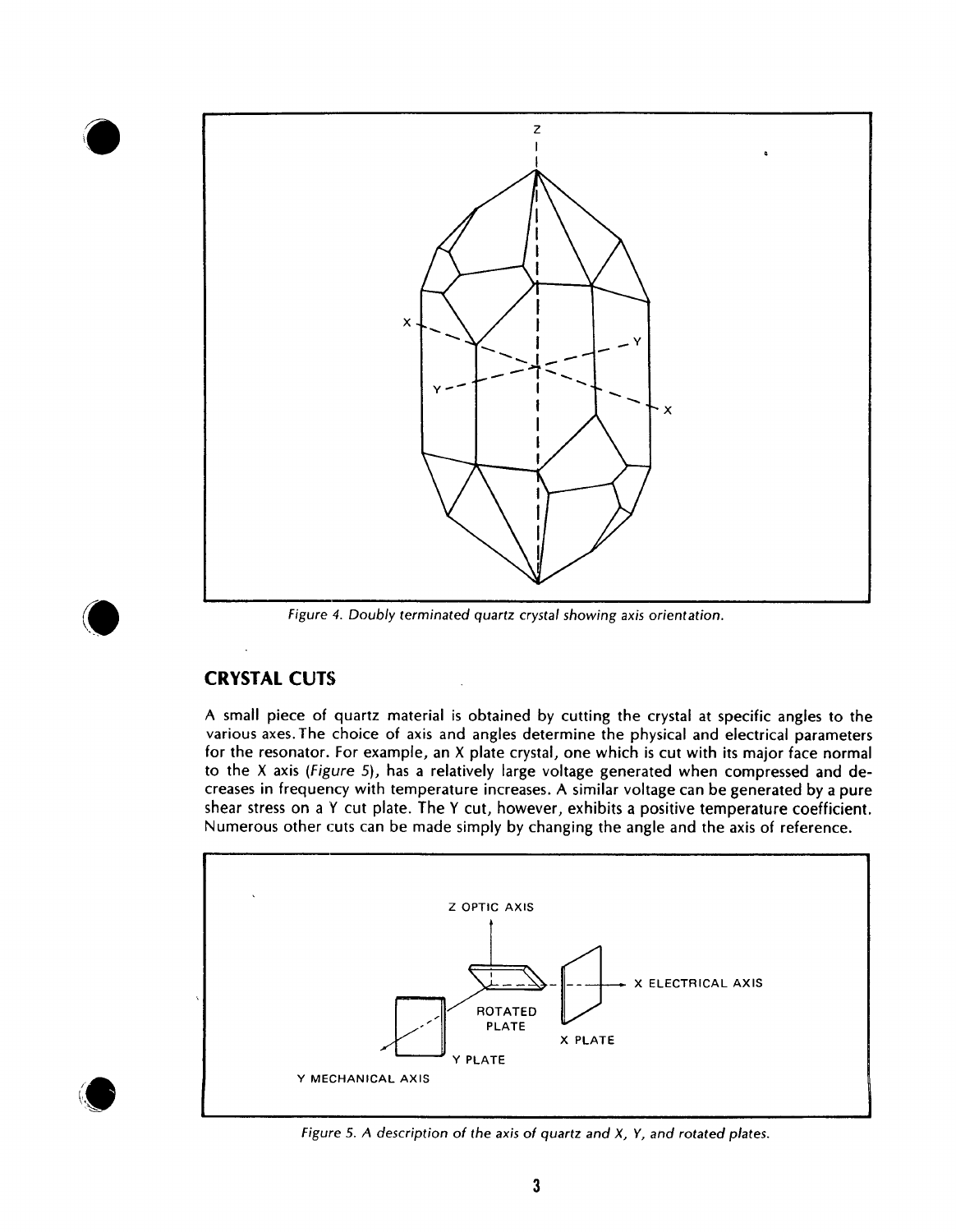

Figure 6. Typical crystal cuts from a doubly terminated quartz crystal.

Figure 6 shows combinations of X, Y, and Z rotational cuts which are arbitrarily labeled such as AT, BT, etc. These more common cuts provide for various trade-offs between electricalmechanical capability and temperature coefficient.

#### **VIBRATION MODES**

When a piece of crystal is subjected to a voltage, a stress is produced. If the voltage is caused to alternate at the proper rate, the crystal will begin vibrating and produce a steady signal. The mode of vibration depends upon the way the crystal was cut, i.e., an X cut exhibits an extensional vibration mode whereas the AT, which is cut at 35 degrees off the Y axis, vibrates in the thickness shear mode. An illustration of the various vibration modes is given in Figure 7. The vibration set-up in the quartz crystal may produce both harmonic and nonharmonic signals and overtones. The harmonic overtones are desirable since they allow the production of higher frequency crystal resonators using essentially the same cut. Nonharmonic overtones, on the other hand, are undesirable as they may lead to the generation of unwanted signals at frequencies spaced close to the one desired. When unwanted signals occur, they could also change with environmental influences. The various vibrations may then cancel, causing the crystal to stop resonating. This phenomenon is termed an activity dip since the crystal activity stops and starts due to a changing environment. Crystals having unwanted signals could also shift from one resonate point to another producing a frequency jump which would be an undesirable effect.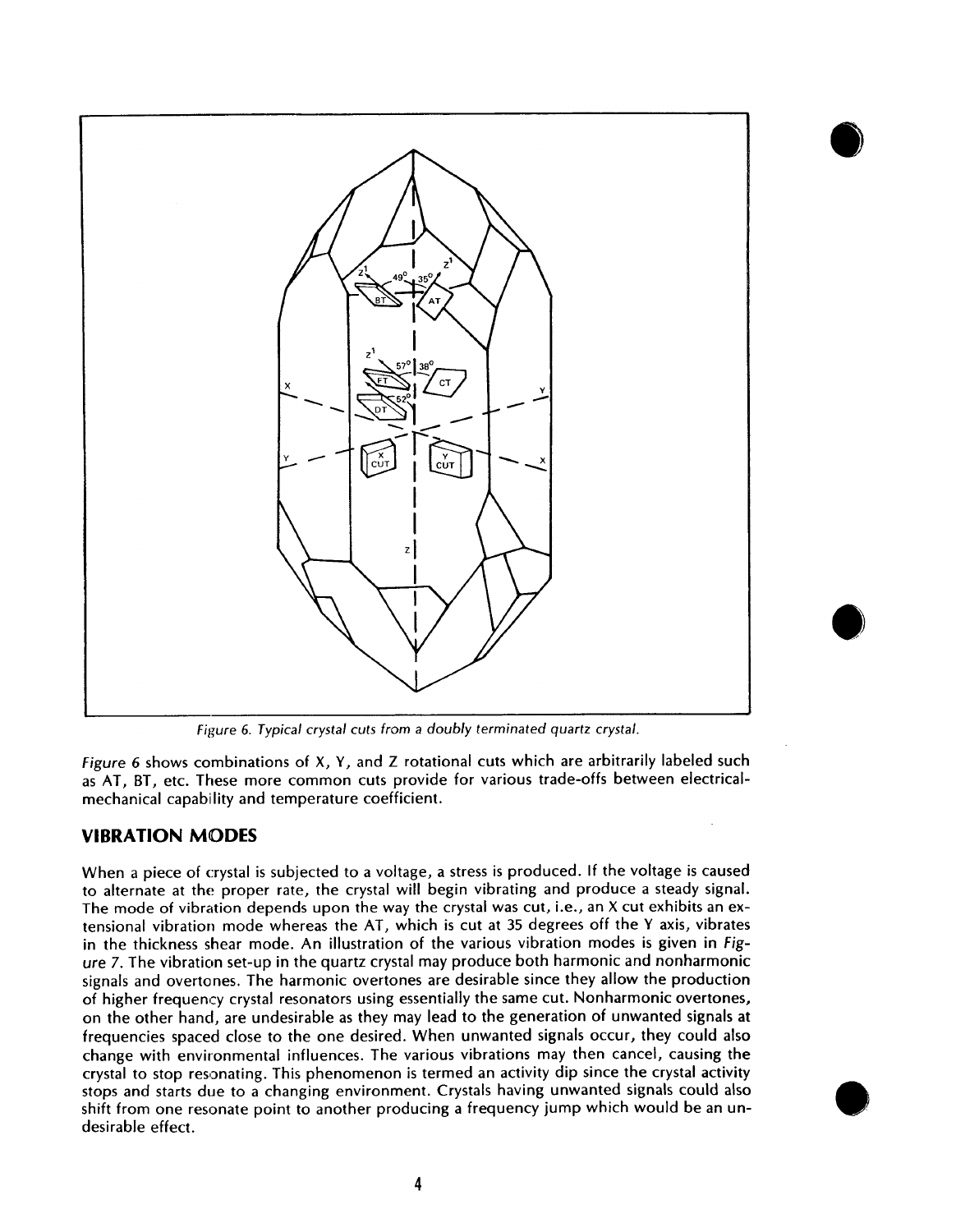

Figure 7. Vibration modes of various crystal cuts and the thickness shear overtone.

#### **FREQUENCY DETERMINATION**

The frequency, or rate of vibration, is determined by the cut, size, and shape of the resonator, e.g., a 10 MHz 5th overtone unit is only 1.2 centimeters in diameter and about 1.06 mm thick. The primary frequency determining factor for the AT and BT cut is thickness since they vibrate in the thickness shear mode. The precision with which the thickness is controlled determines the variation from crystal to crystal from a nominal center frequency. Final adjustment of the center frequency is sometimes accomplished by plating small amounts of gold on to the quartz. A monolayer (one atom thick) of gold can change the frequency by 2 parts in 107. Circular crystals of the thickness shear vibrating mode, when designed with the proper radius of curvature at the center, will produce "clean" frequencies with no spurious tones. It is for this reason that high performance crystal oscillators will typically utilize highly polished and properly shaped quartz resonators. In fact, these crystals are honed to a surface finish which is 10 times finer than that used for prescription eye glasses.

## **CRYSTAL MOUNTING**

The supporting structure and the means used to obtain the electrical contacts is dictated by the vibrating mode. Care must be exercised in mounting to avoid placing a strain on the crystal. The support must not become a part of the resonator since it would absorb energy and could cause an activity dip. A thickness shear mode crystal is supported by the edges at an approximate null or zero node to avoid interfering with the vibration. A typical 1 MHz crystal, due to its size, might be held by tension wires at several points about the surface edge. A 10 MHz unit being smaller could be supported at two points on a ceramic header. Other support types are shown in Figure 8.

Once the crystal is mounted, a suitable encasement is selected. The encasement reduces the effects of contamination, humidity, and atmospheric changes. Glass has been used for many years since it is easy to work when evacuation and inert gas backfill are required. A newer technique is a cold weld copper lid over a ceramic header. This method provides a cleaner environment and allows for uniform heat distribution.



Figure 8. Methods of mounting crystals depending upon cut and application.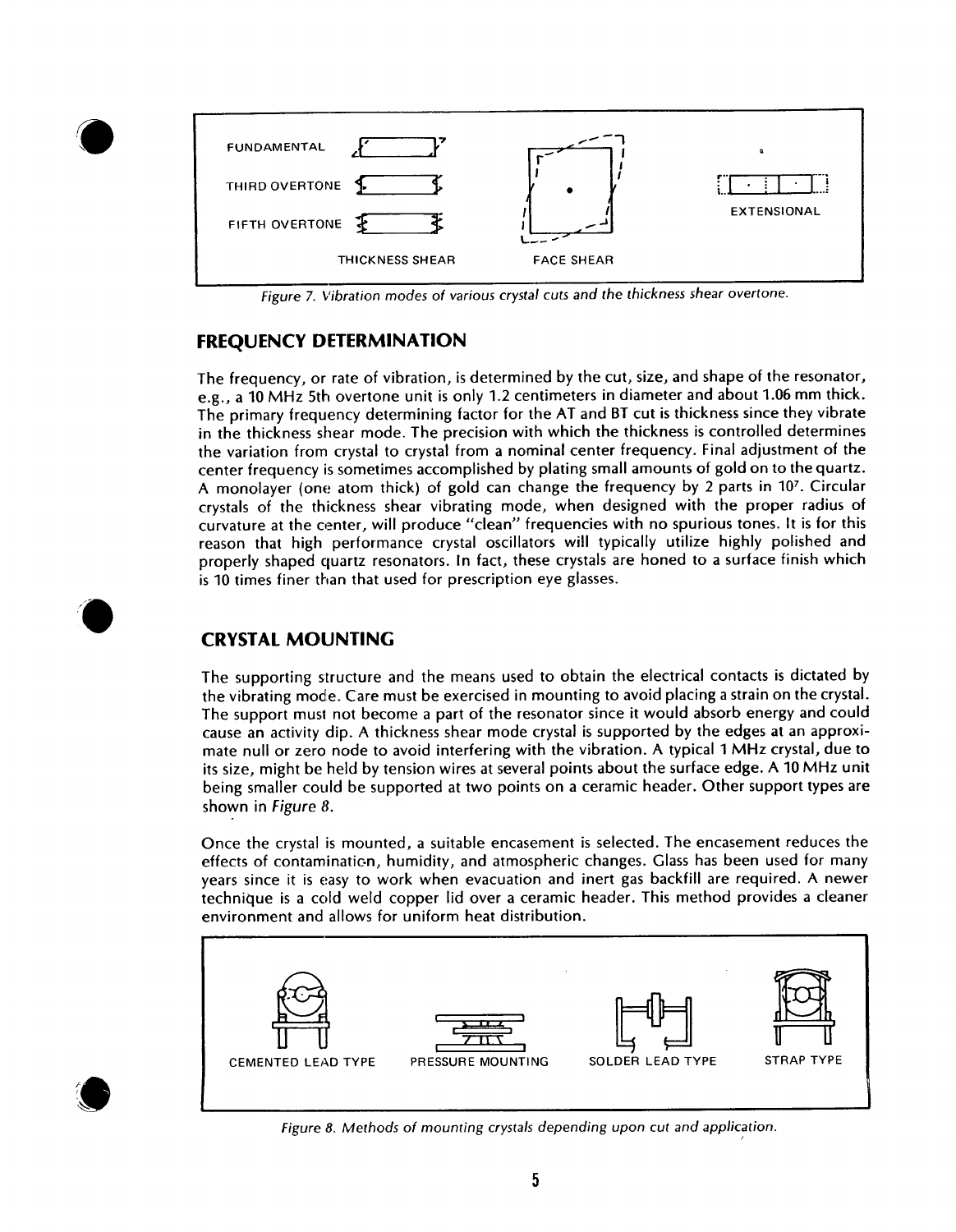#### **ELECTRICAL EQUIVALENT**



The electrical equivalent (Figure 9) provides the link between the physical property of the crystal and the area of application, the oscillator.



Figure 9. The electrical equivalent circuit for a crystal resonator.

The physical constants of the crystal determine the equivalent values of  $R_1$ ,  $C_1$ ,  $L_1$ , and  $C_0$ .  $R_1$  is a result of bulk loses,  $C_1$ , the motional capacitance,  $L_1$  is determined by the mass, and  $C_0$  is made up of the electrodes, the holder, and the leads. When operated far off resonance, the structure is simply a capacitor  $C_0$  but, at the precise resonant frequency the circuit becomes a capacitor and resistor in parallel. The reactance of the crystal approaches zero at the point of series resonance and reaches a maximum at the antiresonant frequency  $f_A$  (Figure 10).



Figure 10. The reactance of the crystal varies with the frequency of operation near resonance.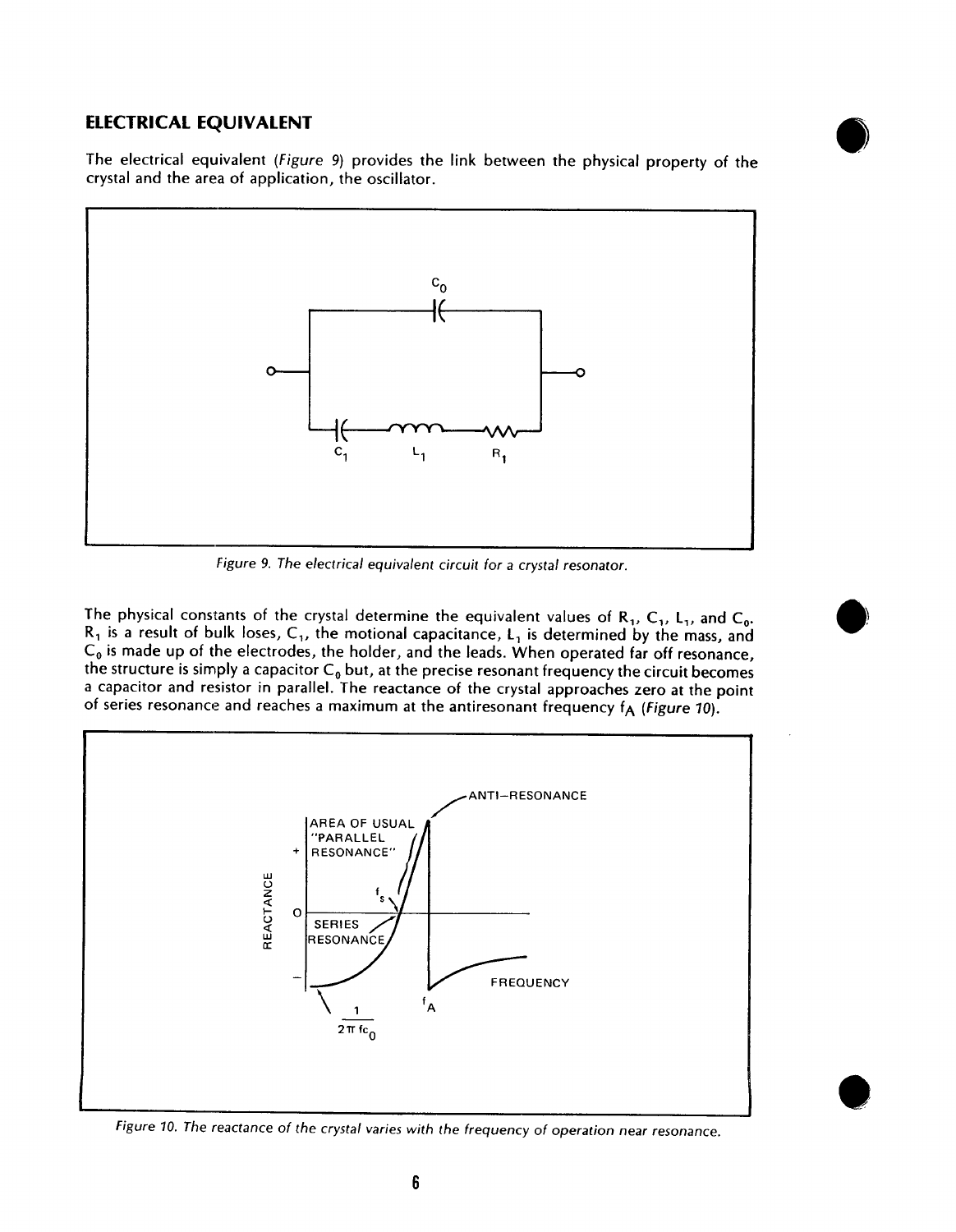An area typically chosen for operation of the oscillator is either near series resonance or at the more inductive area of parallel resonance. The series resonant circuit (Figure 11) utilizes the characteristics of the crystal where the reactance is just slightly inductive (above  $f_s$  Figure 10). Series capacitance is then added to obtain a tuned circuit. The series capacitor is typically adjustable so that the phase of the feedback can be changed slightly thus fine tuning the oscillator frequency. The parallel resonant mode adds capacity in parallel or across the crystal (Figure 12). This circuit typically operates highest on the reactance curve, hence the crystal reactance is more inductive.



Figure 11. The Series Resonant Oscillator



Figure 12. The Parallel Resonant Circuit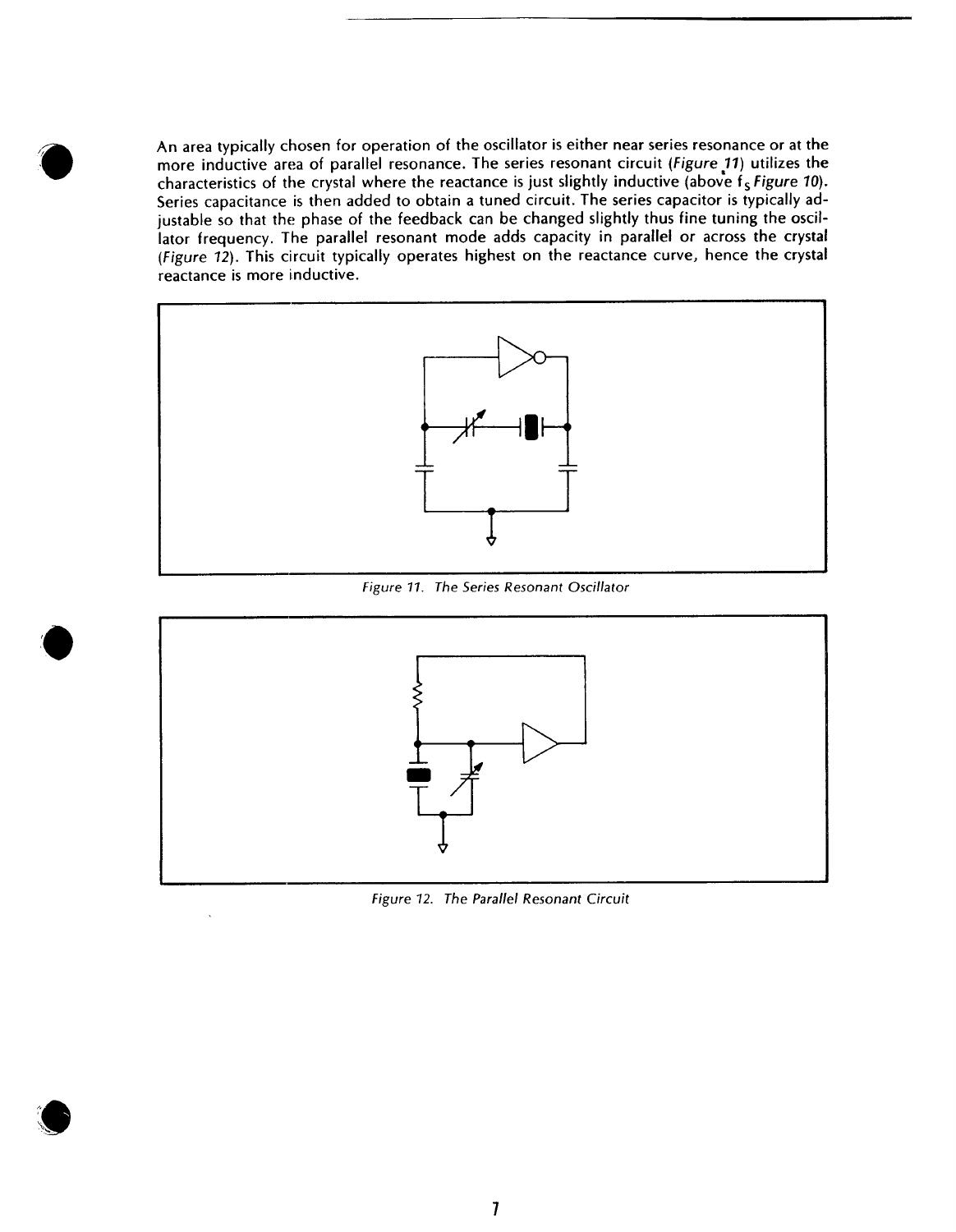# III **INFLUENCES ON CRYSTAL OSCILLATOR FREQUENCY**

The desired result of the crystal and it associated oscillator circuit, is a precise frequency. The crystal frequency, however, is determined by the thickness, density, elasticity, molecular changes, and area of resonance over which the quartz plate is operating. Since these factors are influenced by temperature changes, time, drive energy, and other environmental conditions, it is only reasonable to expect that these factors will influence the crystal oscillator frequency.

#### **TEMPERATURE EFFECTS**

A major influence on the crystal frequency is that of operating over variations in temperature. An oscillator exactly on frequency at 25° celsius with a frequency variation of 5 parts per million (ppm) per degree celsius change could experience a frequency offset of 25 ppm with only a 5°C temperature rise. The amount of frequency variation is due to the crystal temperature coefficient, and therefore, depends upon the crystal cut. A graph of temperature vs frequency for various cuts is given in Figure 13A, B, and C.



Figure 13. Frequency vs. temperature plots for DT, BT, and CT cuts.

The curve for some crystal cuts remain relatively flat over a limited temperature range. Others have both positive and negative frequency excursions creating an "S" shaped curve. Changing the angle of cut by only a small amount can limit the excursions and make the slope less steep (Figure 14). Obviously, it is not possible to completely avoid these frequency variations if the crystal is to be used over a wide temperature range. Therefore, other techniques must be used to reduce this effect. This subject will be considered in a later section on compensating techniques.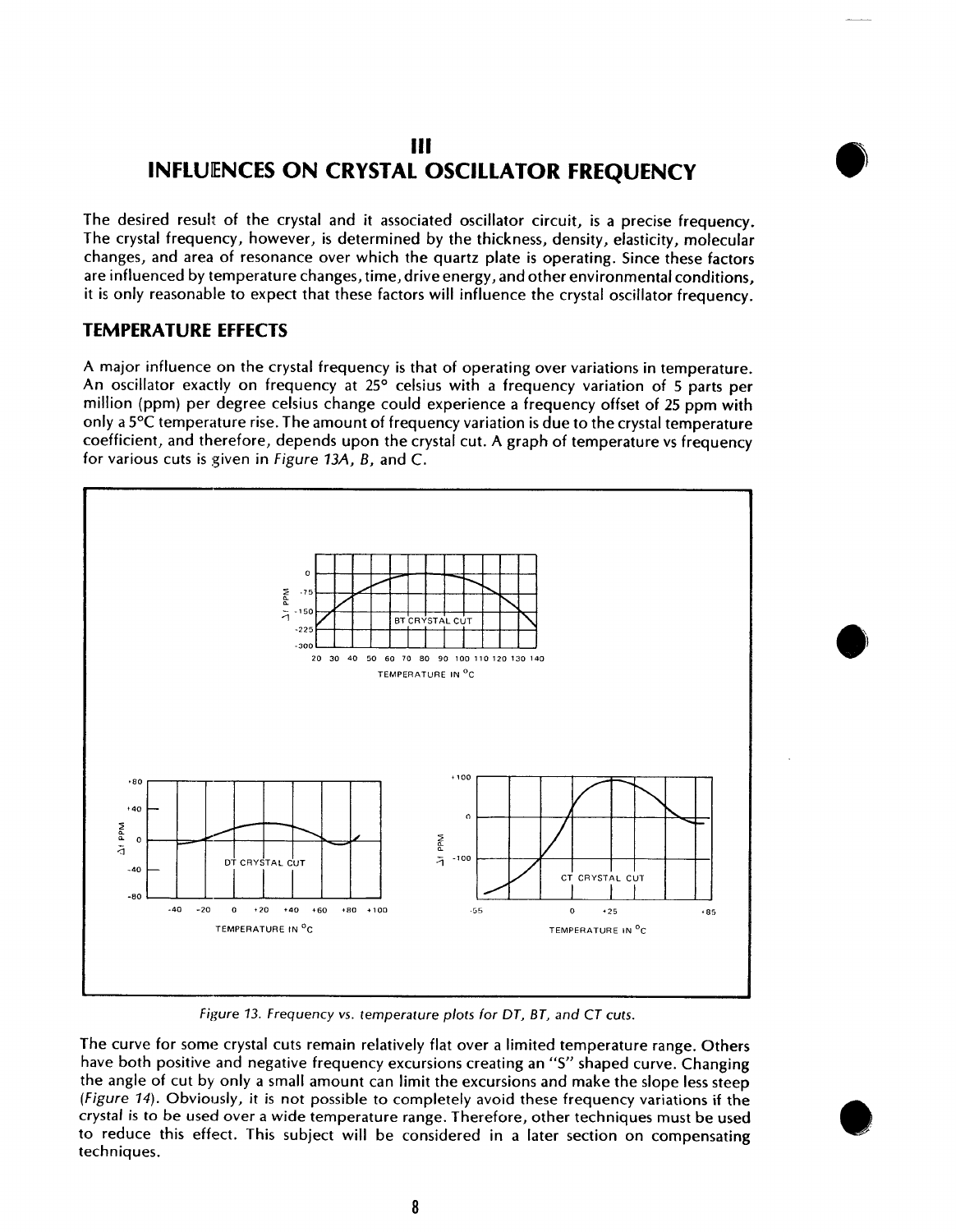

Figure 14. A, B, and C are temperature vs. frequency plots of AT cuts which have been varied by a few seconds of angle rotation.

#### **TIME**

Frequency variations relative to time are indicative of oscillator stability. Stability is usually expressed as the fractional frequency change over a period of time, i.e., long-term or short-term.

#### Long-Term

A gradual change in frequency over days or months is known as aging. This occurs for various reasons, e.g., the physical properties of the crystal mounting may change. The crystal coefficient of elasticity changes when subjected to stress, or when trapped gasses escape, or when contaminents attach to or leave the crystal surface. Aging occurs at a relatively constant rate per decade for each crystal (Figure 15). Therefore, to maintain an accurate frequency, periodic oscillator adjustments must be made to remove the effects. Generally, the frequency of an oscillator can be varied a few cycles by a slight change in the phase of the feedback signal. This change is usually accomplished by an adjustable capacitor. A 10 MHz oscillator with an adjustment range of 20 Hz can be corrected for 75,000 + hours (9 or 10 years) of aging at a 5 x 10<sup>-10</sup> per day rate.



Figure 15. Time domain stability of the fractional frequency change over time (days) starting from a point of calibration.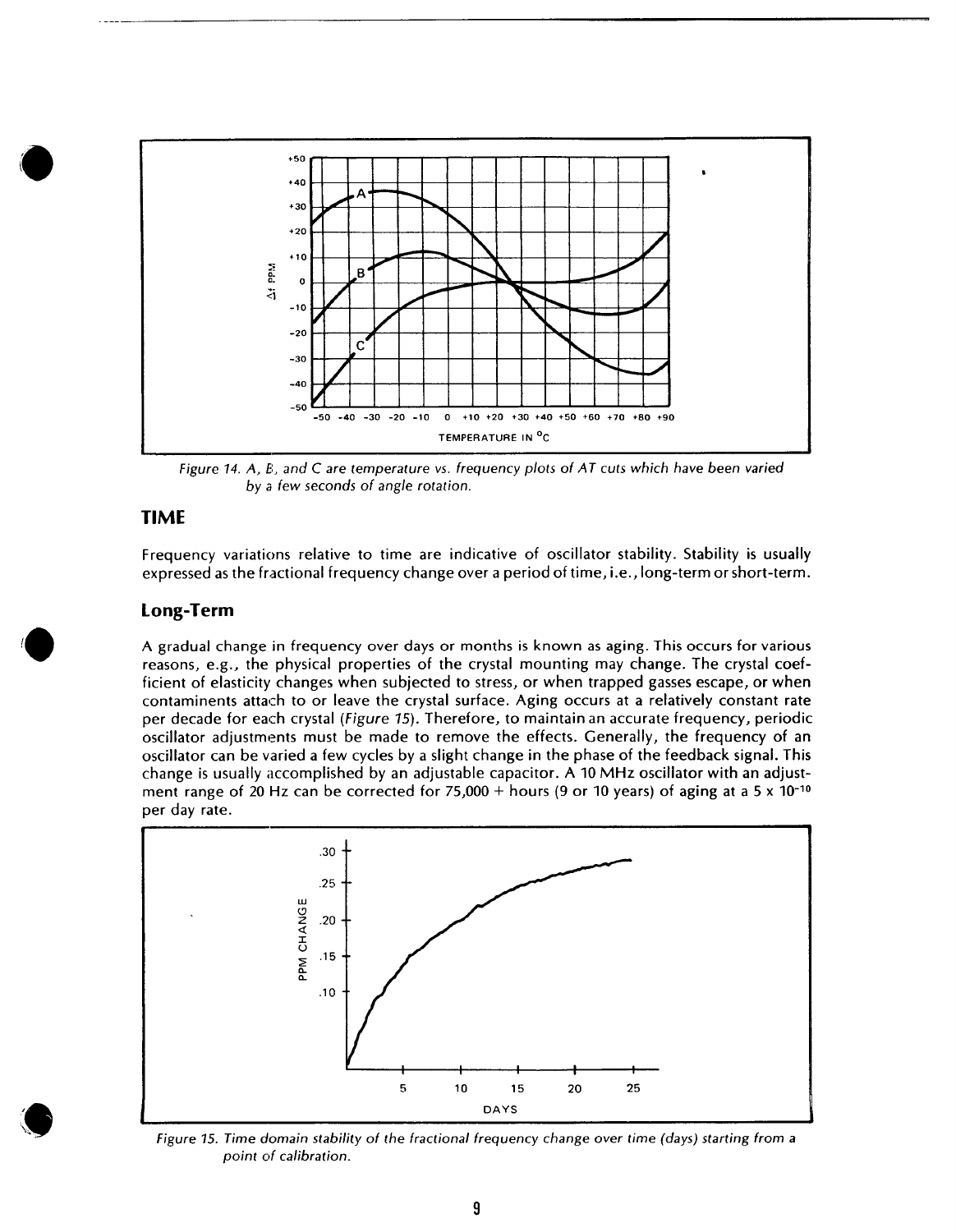#### **Short-Term**

Short-term rms frequency variations or time domain stability is a measure of the frequency or phase noise. This is specified as the standard deviation of the fractional frequency fluctuations for a specific averaging time. These small frequency changes are essentially superimposed upon the aging curve (*Figure 16*).



Figure 16. Short-term time domain stability or the fractional frequency change over time (seconds) and its relationship to aging.

Time domain stability is typically specified for a one-second average. Shorter or longer averaging times may be required in the accuracy computation for some applications. The manufacturers of high performance oscillators will usually include measurement from 10<sup>-4</sup> to 10<sup>2</sup> second averages in power of 10 increments (Figure 17). Time domain stability is related to the



Figure 17. Time domain stability (short-term) for specific averaging times.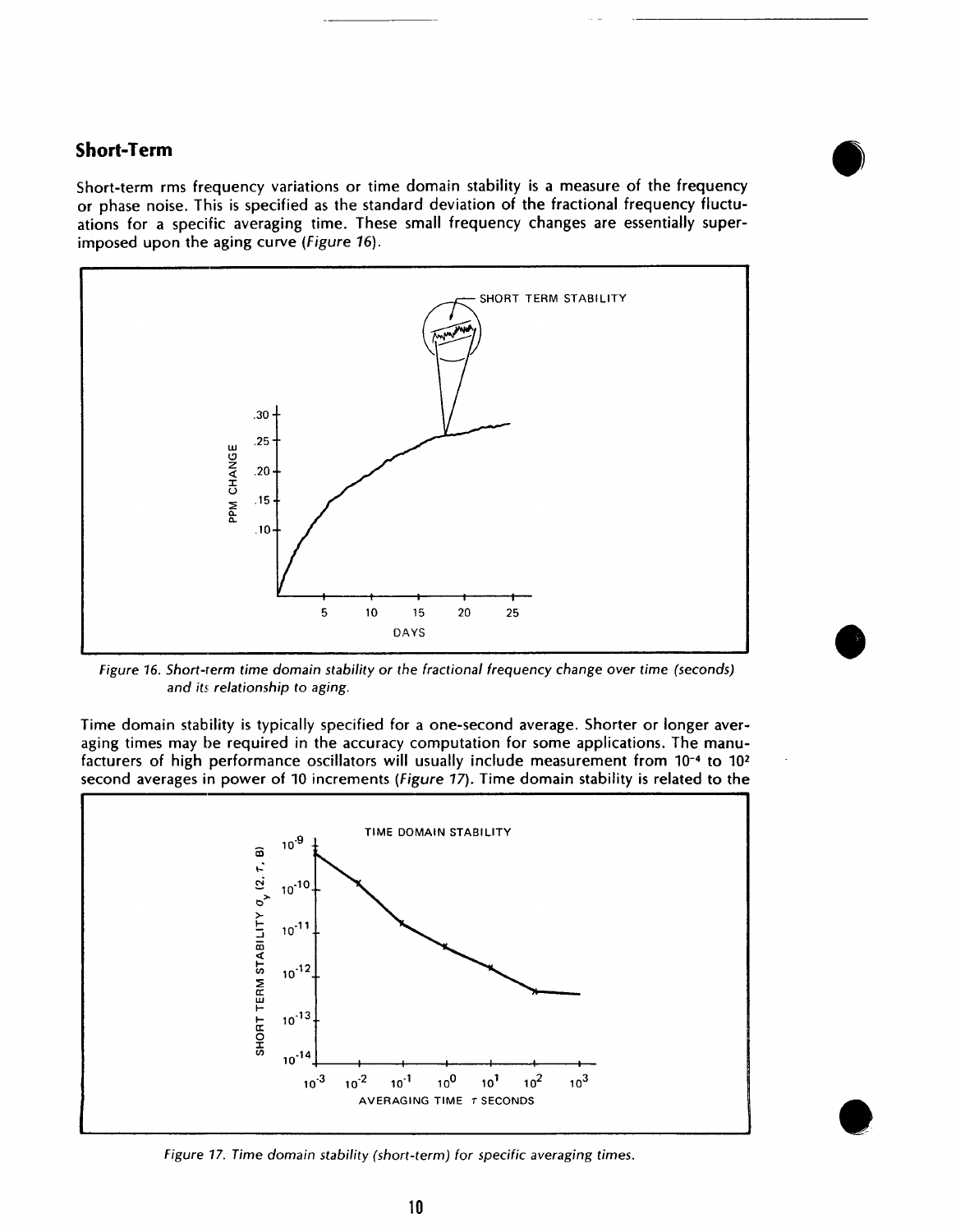frequency domain measurement termed phase spectral density. This measurement is sometimes provided in lieu of the time domain stability. Phase spectral density is related to the signal to single sideband phase noise ratio normalized to a 1 Hz bandwidth at various offsets from the carrier frequency (Figure 18). These two techniques and the correlation between them are discussed in a number of application notes and technical papers (Ref. 2, 11) Appendix A6, 7, 9, 10, and 14.



Figure 18. Phase spectral density at specific offsets from the carrier.

#### **DRIVE ENERGY**

A quartz crystal is analogous to a mechanical block. The clock relies upon the main spring energy to keep the pendulum going. The crystal requires energy to sustain the mechanical vibration which in turn maintains the piezoelectric action. The resonate frequency of the oscillator will change with a variation in the drive energy. The frequency of an AT cut crystal will change by  $1 \times 10^{-9}$  with a variation in drive of one microwatt. The drive level requirements will, or course, vary depending upon the crystal impedance. Excessive drive level may cause the mechanical vibrations to exceed the quartz elastic limits resulting in a fracture. The usual operating point is for minimum amplitude drive level since this is where maximum oscillator stability is achieved.

#### **GRAVITY**

The earth's gravitational force causes a stress related frequency effect which varies with the physical orientation of the crystal oscillator, i.e., a calibrated oscillator in one orientation will change frequency when rotated to another orientation. Typical offsets for 180° of rotation may be in the order of  $2 \times 10^{-9}$  (Figure 19) which is 1 x 10<sup>-9</sup> per G. This effect is also experienced when crystals are subjected to acceleration.

#### **SHOCK**

Striking a crystal oscillator places a sudden stress on the crystal by temporarily deforming the mounting structure. Shock can result in a change of frequency by 1 x 10<sup>-9</sup> per G. While not normally subjected to such extremes, a crystal oscillator should be able to withstand a 30G  $\frac{1}{2}$  sine wave shock for 11 milliseconds without permanent damage (*Figure 19*).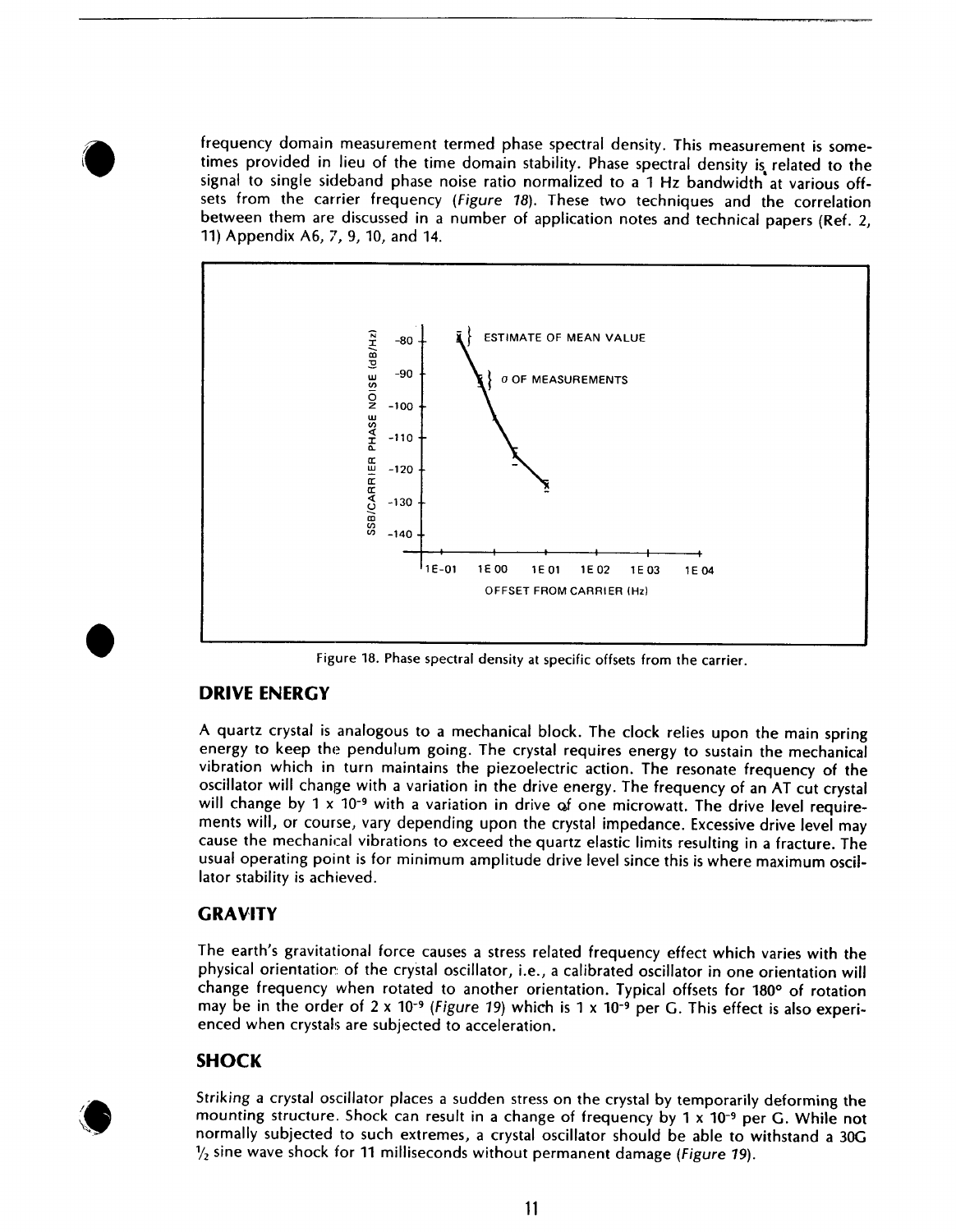

Figure 19. Graphic representation of environmental conditions.

#### **VIBRATION**

Shaking the crystal oscillator also causes stress in the crystal. These variations are typically of a longer duration but less severe than shock. Long-term, the effects of vibration tend to the average frequency, however, for short-term applications, the frequency can be expected to change by  $1 \times 10^{-9}$  per G (Figure 19).

#### **ELECTROMAGNETIC**

Electromagnetic interference comes from sources located physically close to the oscillator. These effects are a result of signals being coupled into the electronics of the circuit rather than on the crystal. Careful design, like the use of torroids in the oscillator and placing the oscillator away from fans and transformers, etc., will reduce the effects to insignificant values. Care should also be exercised in placement of measurement instruments using oscillators since large signals, i.e., from a radio transmitter, could couple into the oscillator.

#### **RETRACE**

Turning on an oscillator begins the generation of a usable frequency, which as explained earlier, changes with time (aging). When an oscillator is turned off and then back on, it will not necessarily start at the same frequency at which it had been operating. Eventually the oscillator will begin to age at its previous rate but will most likely be offset slightly from its original frequency. A typical retrace offset may be in the order of 1 x 10<sup>-8</sup> (Figure 19). Another offset error which is similar to retrace is that of temperature hysterisis, i.e., an oscillator whose temperature is raised by several tens of degrees and then lowered may not return to the same start frequency.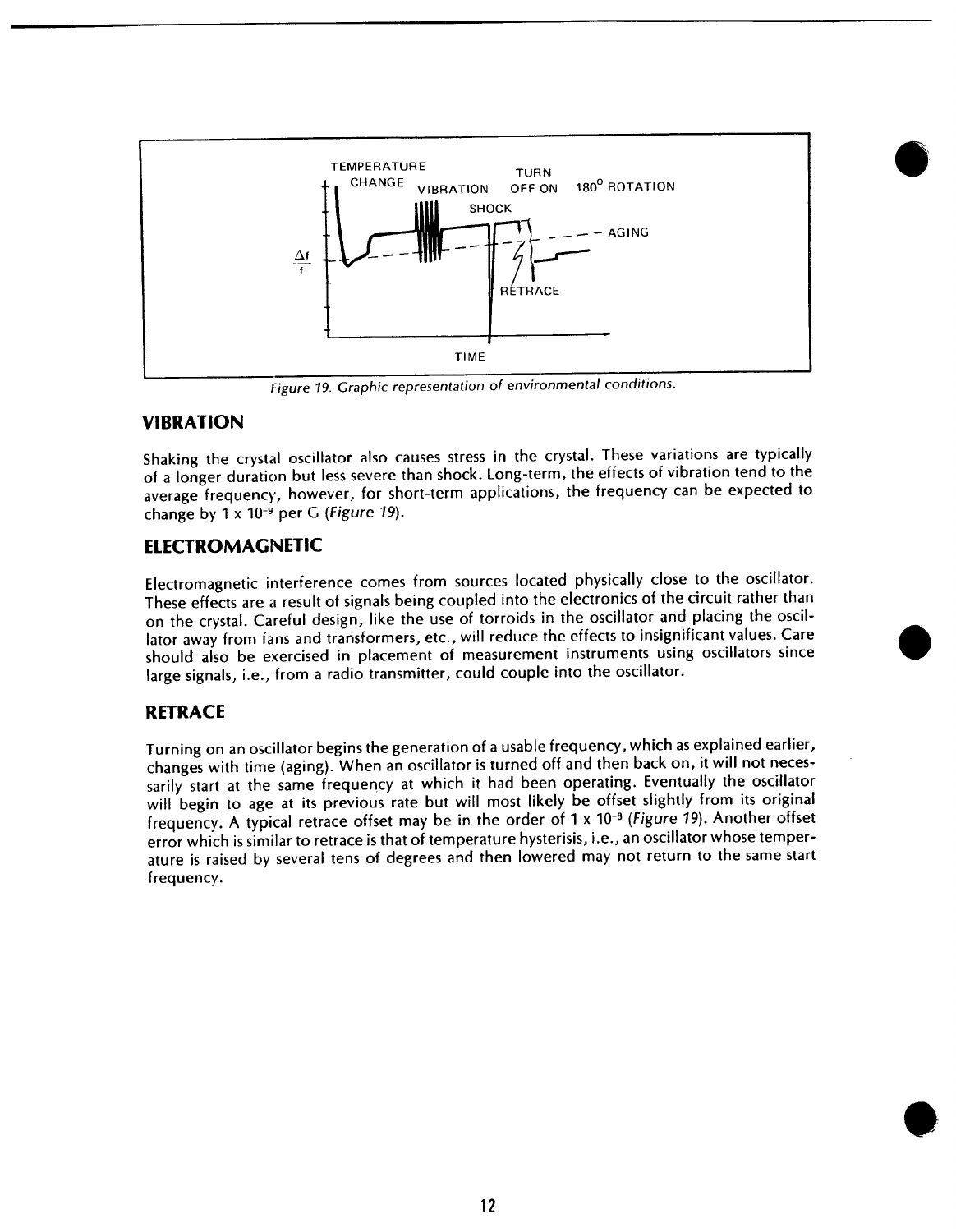

# IV **TYPICAL PERFORMANCE OF OSCILLATOR · COMPENSATION TECHNIQUES**

There are three crystal oscillator configurations which are in common use for instrument frequency sources. These configurations attempt to compensate for variations due to crystal characteristics primarily that of the temperature coefficient. The three types are (1) room temperature crystal oscillator (RTXO), (2) temperature compensated crystal oscillator (TCXO), and (3) oven controlled temperature crystal oscillator.

The RTXO typically uses a hermetically sealed crystal and individual components to build the oscillator circuit. The TXCO encases the crystal, the temperature compensating components, and the oscillator circuit in a container. The oven controlled approach adds a heater and the heater control to the oscillator circuit and puts the temperature influenced elements in a thermally insulated container.

Selecting the right oscillator for the job requires a comparison of the specifications between the various oscillator types and determining how this affects the measured results. The user can do little in the way of changing the crystal structure, oscillator design, and oven circuitry but by comparing specific performance an intelligent choice can be made. The major specifications to be considered for each type oscillator are temperature, time (aging and short-term stability), line voltage, and warm up.

Before embarking on a comparison program, it is wise to define the units to be used. Since the main objective is an accurate frequency, variations from this can be defined as a fractional frequency error,  $\Delta f/f$ , where  $\Delta f$  is the frequency error and f is the nominal frequency. Fractional error is a dimensionless number and can, therefore, be used to describe variations due to time, temperature, voltage, etc. The total variation is the sum of the individual variations.

Fractional frequency error will generally be given as  $\leq$  or  $\pm$  to signify a band of errors, i.e.,  $\pm$ 1 x 10<sup>-7</sup>. Figure 20 shows various other ways in which errors can be specified and a conversion chart for quick reference.



Figure 20. These factors are specified in various ways: parts per million (PPM), precent, as a deviation from a nominal frequency expressed as some power of 10, or as a fraction.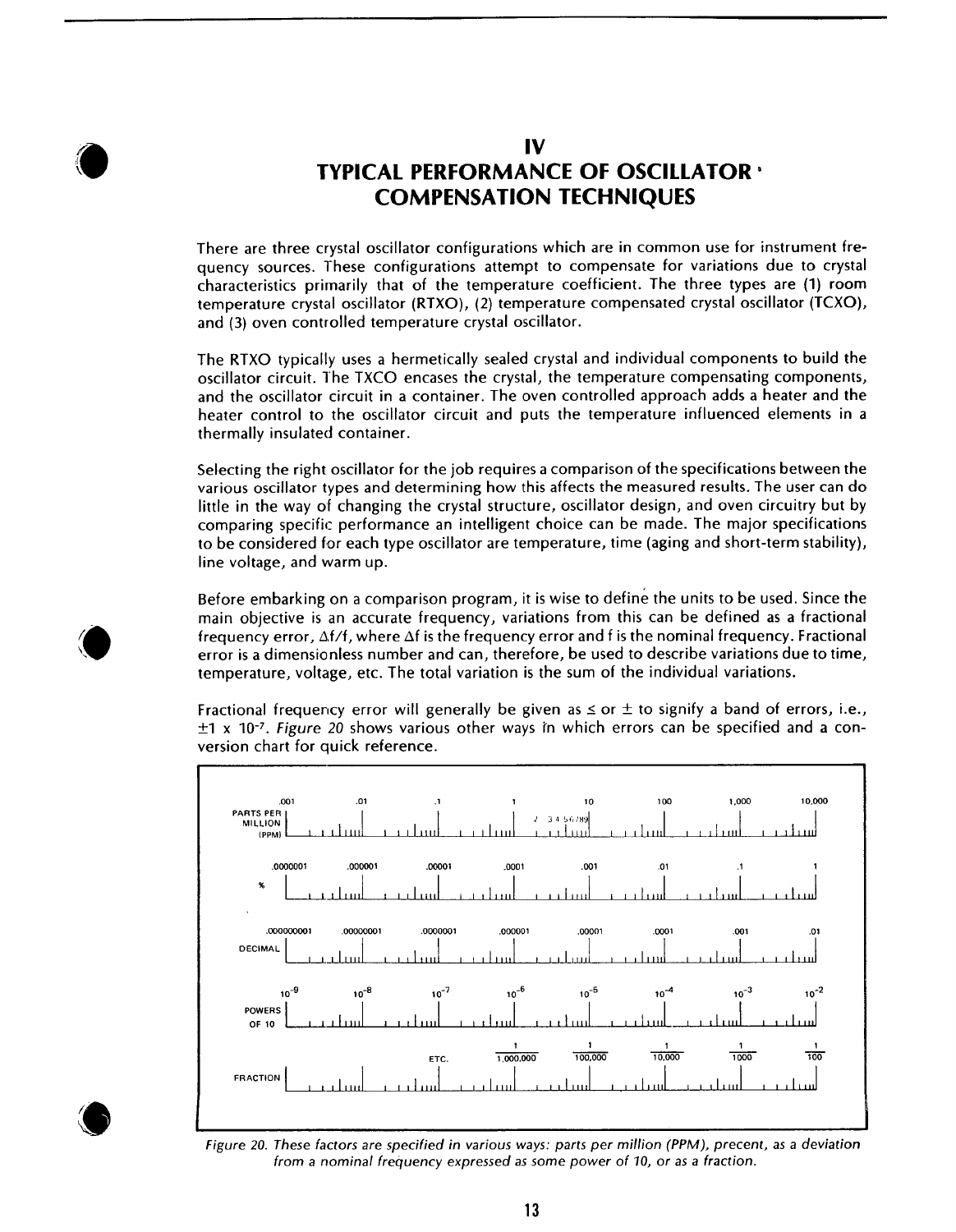#### **TEMPERATURE**

RTXO: Room temperature crystal oscillators use crystals which have been manufactured for minimum frequency change over a change in temperature. This is accomplished primarily through the choice of the crystal cut and finishing process.

The frequency variation for an AT cut may be less than 2.5 ppm, 2.5 x  $10^{-6}$ , over a Ø to 50 degree range (Figure 21). Since the user is not informed as to how the crystal actually acts on a per degree basis, it must be assumed that the entire variation could occur over a small portion of the temperature range. Thus, the 2.5 x 10<sup>-6</sup> specification could be reached by the changes in ambient temperature inside an instrument.



Figure 21. Frequency temperature plots for several room temperature oscillators.

**TCXO:** The temperature compensated oscillator uses components external to the crystal to offset the temperature effects. This could be in the form of a relatively simple circuit, such as capacitors, thermistors, etc., having opposite temperature coefficients, or a series of compensating elements and an amplifier used to control a voltage tuned capacitor which is part of the oscillator circuit. The individual compensating elements may only provide for limited correction over portions of the temperature range. This can result in several small frequency excursions over the entire operating range as evidenced in an actual temperature vs frequency plot (Figure 22). The TXCO typically has a temperature characteristic which is 5 times better than an RTXO or less than  $5 \times 10^{-7}$  for a  $\theta$  - 50° change.



Figure 22. Actual plot of a TCXO over  $\beta$ -44° change and the excursion encountered for a rapid change from  $44^\circ$  to  $25^\circ$ .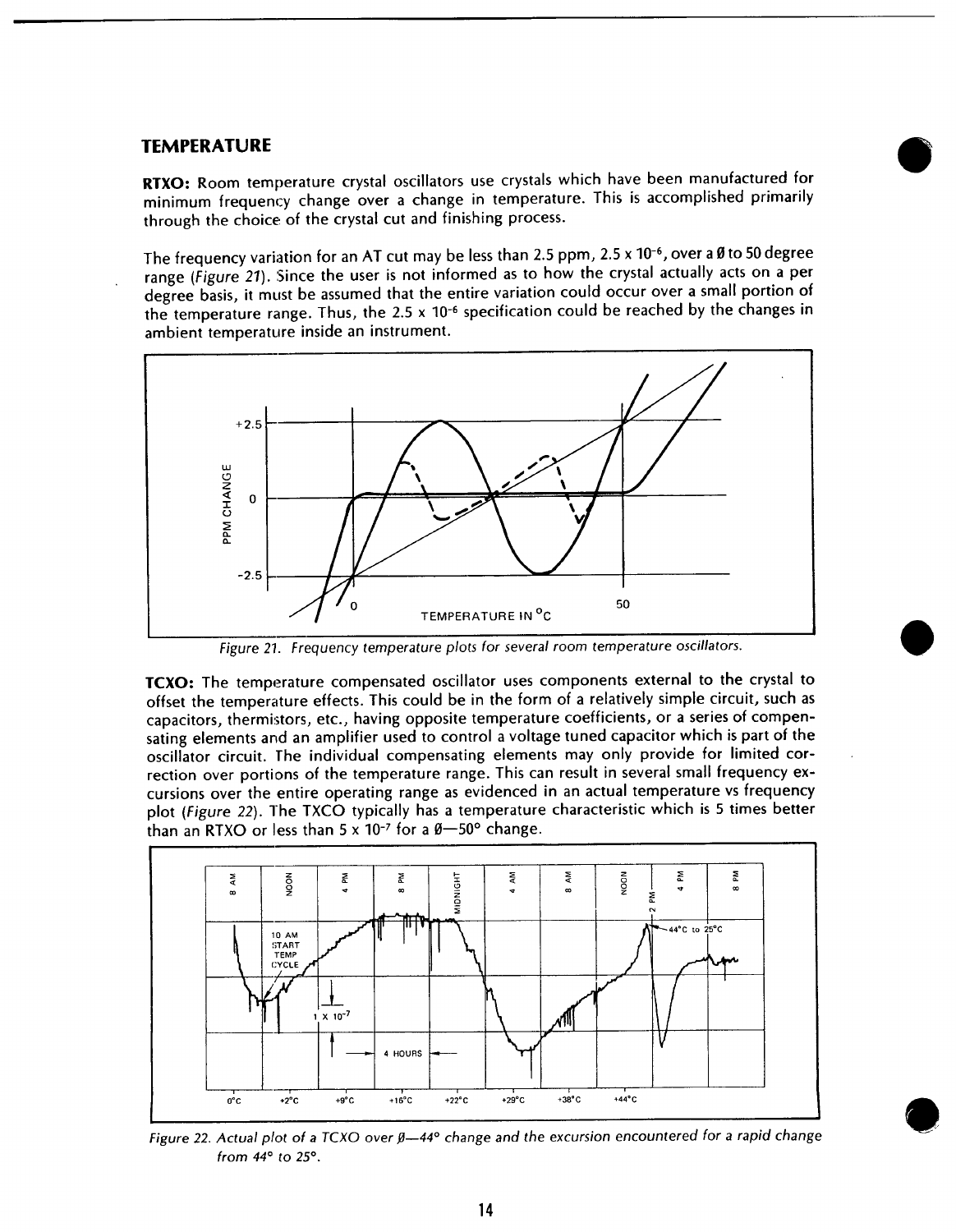Since the TCXO may have nonlinear performance, the unit may require an offset in frequency at some temperature in order to maintain the specification over the entire range. Figure 23 illustrates how the frequency must be offset by  $-5$  Hz at 25 degrees celsius to meet the manufacturer's specification for a particular TCXO. The offset number for each TCXO is typically printed on the side of the case. The user who always operates at a specific temperature should adjust the oscillator frequency to remove this bias effect since it could result in different values from two similar products.



Figure 23. The adjustment of this TCXO for compliance with temperature over its full range results in a frequency offset at 25°.

**Oven Controlled Crystal Oscillators:** The third technique of temperature compensation is to place the crystal and temperature sensitive elements within a temperature controlled environment. A heating element is used to maintain the temperature of operation at the crystal turnoven point. This is the point of minimum change as indicated on the frequency vs temperature curve and is determined by the crystal cut (Figure 24). The best oscillator stability is achieved when the operating point is 15 to 20 degrees above the highest temperature to which the unit will be exposed.



Figure 24. Selection of oven turn over point based upon the crystal characteristic curve.

Two oven controller techniques are in common use for the purpose of maintaining a constant temperature on the crystal assembly. They are the switching controller and the proportional controller. The switching controller turns the power off when the maximum temperature is reached and on at the minimum level much like a home thermostat. The proportional oven oven controller varies the current to the heater or the duty cycle of the heater voltage inversely based upon the offset of the oven temperature from the desired level. The switching oven may actually have a worse temperature specification than the TCXO due to heating and cooling the crystal. Once the proportional oven has stabilized to its operating temperature, the frequency of the oscillator will remain very stable, typically  $\leq 7 \times 10^{-9}$  over a Ø to 50 degree celsius temperature variation.

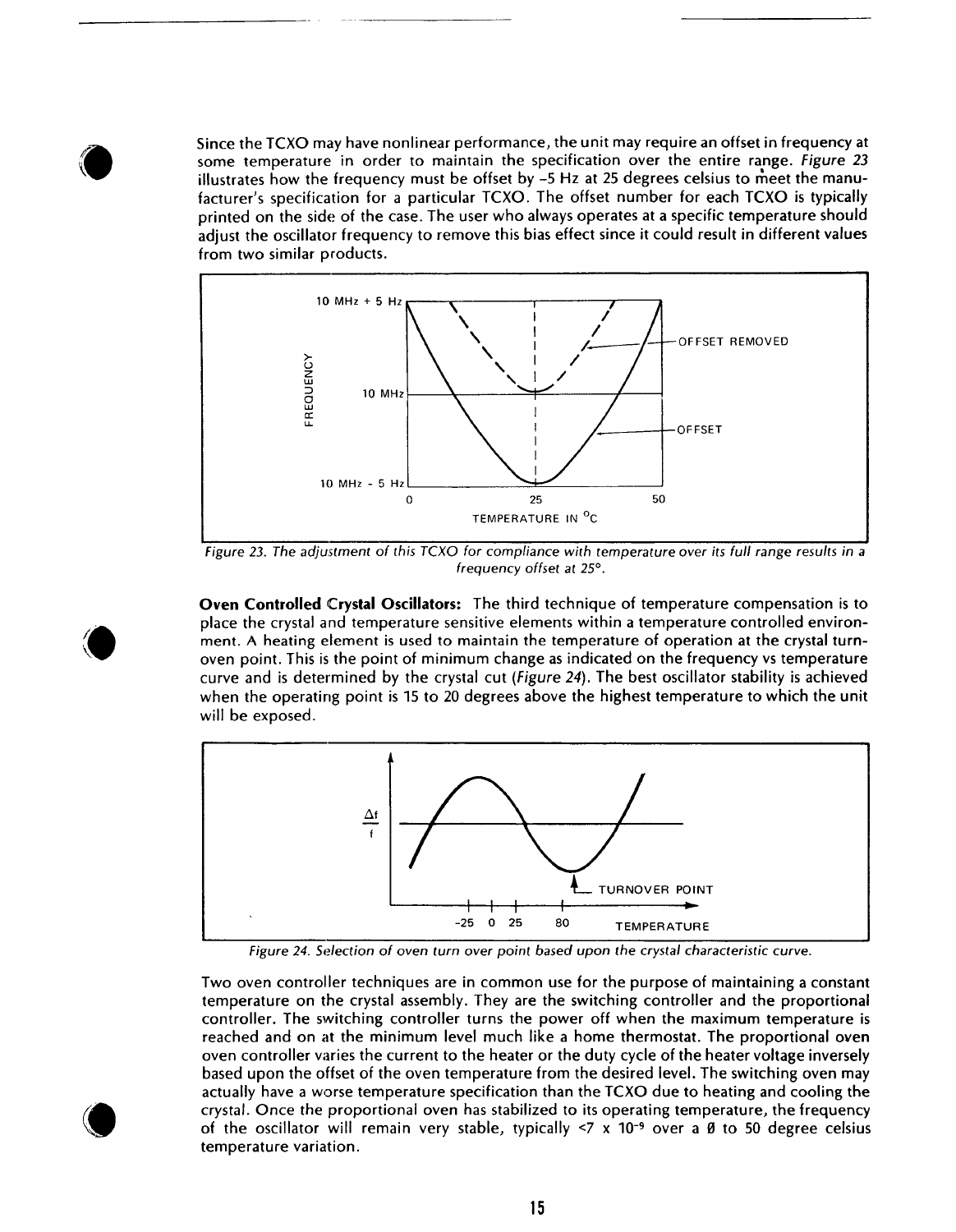#### **TIME**

#### Long-Term

The frequency of an oscillator changes due to aging. Aging is the second largest source of measurement error, the first being temperature. Calibration removes the aging offset and returns the oscillator to its nominal operating frequency. Therefore to ensure an accurate frequency the oscillator must periodically be calibrated. The rate at which the crystal ages and the time since calibration must be considered in determining the accuracy of the measurement. Specifications for aging may be given in terms of days or months, when given in days a monthly rate is found by multiplying the daily rate times 30 days. The monthly rate, however, cannot be divided by 30 to obtain a daily rate since this number would be masked by the effects of temperature and other environmental conditions. Aging for a RTXO will typically be less than  $3 \times 10^{-7}$  for a 30-day period.

Extra care in manufacturing the crystal resonator can reduce the effects of aging. Since the effects of temperature are reduced by the addition of selected compensating elements in the TCXO, it is advantageous to reduce the aging component. Aging of a TCXO can be slightly less than that of a room temperature crystal. A typcial specification for aging is less than  $1 \times 10^{-7}$  per month.

Aging for oven controlled oscillators is usually specified in terms of days and must be measured after warmup has been completed. A high stability proportional oven will have a typical aging rate of less than 5 x 10<sup>-10</sup> per day. Translating this in terms of months (5 x 10<sup>-10</sup> x 30 days) =  $1.5 \times 10^{-8}$ , nearly an order of magnitude better than the TCXO.

#### **Short-Term**

Short-term variations in the oscillator output may be further degraded by where the oscillator circuit is located. It is, therefore, important that the design engineer in placing the oscillator within an instrument, be aware of the sources of interference which cause short-term variations. For some oscillator applications time domain stability is of little importance since other characteristics mask the effects. Other applications require extremely stable oscillators for short periods of time so time domain stability becomes extremely important.

RTXO, short-term, time domain stability is typically  $2 \times 10^{-9}$  for a 1-second average. TCXO units are typically twice as good as the room temperature unit or  $1 \times 10^{-9}$  for a 1-second average. Oven units may be 2 orders of magnitude better than the TCXO with high performance units being 1 x 10-11 for a 1-second average.

#### **LINE VOLTAGE**

The line voltage specification includes effects from a number of sources. Some of these are power consumption in the power supply resulting in temperature changes, voltage changes in the oscillator circuit, amplitude changes in the oscillator drive level which can cause instability, and even phase changes in the feedback which pulls the frequency slightly. Variations between the oscillator types is primarily due to a better quality of regulation, the use of electronic frequency control circuits and the selection of better components. Line voltage specifications for an instrument refer to changes in the AC line supply power. RTXO variations will typically be less than 1 x 10-7 for a 10% line voltage change. TCXO variations are 5 x 10-8 for a 10% line voltage change, a 2 times improvement over the room temperature unit. Oven units are 1 x 10<sup>-10</sup> for a 10% line voltage change which is 1,000 times better than the RTXO and 500 times better than the TCXO.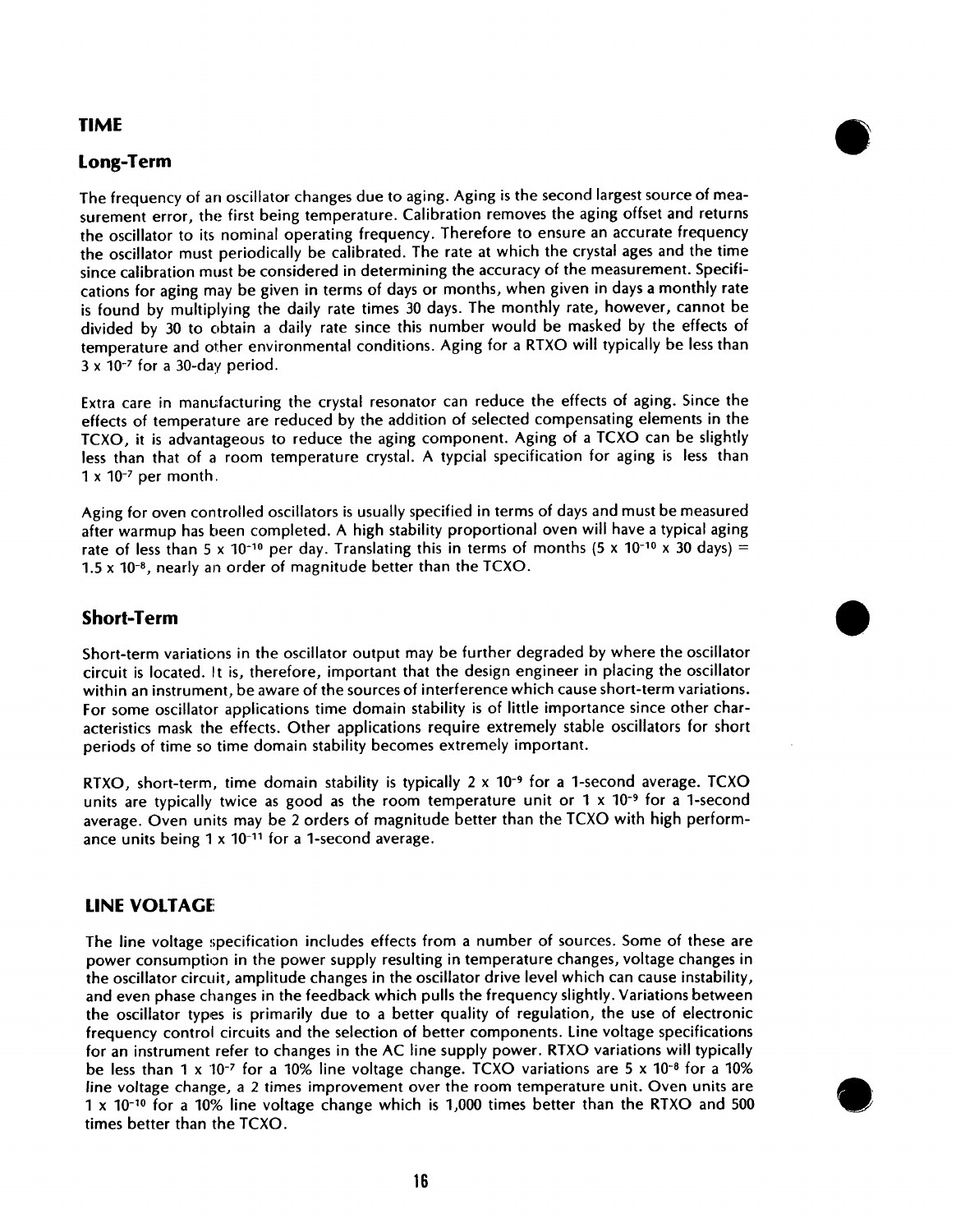#### **WARM UP**

Warm up is a special case of temperature variation which is brought about by the temperature rise from oscillator turn-on until stable operating point is reached. It may not be apparent that an RTXO and TCXO would have a warm up specification, and in fact, it is typically not specified. However, any instrument when placed into operation will generate a certain amount of heat. This heat elevates the temperature surrounding the crystal, and therefore, causes a frequency change.

Examples of warm up are provided in Figures 25A-E for the various oscillator types. Note that the actual time required to reach a stable frequency is significantly longer for the RTXO and TCXO during which the frequency may continue to change by parts in 107 and more.



Figure 25. A is a RTXO warm up curve. B, C and D are typical TCXO warm up characteristics. The long time (3 hours) is due to changes in temperature inside the instrument. E and F are oven oscillators. Stability is achieved in  $\approx$  20 minutes.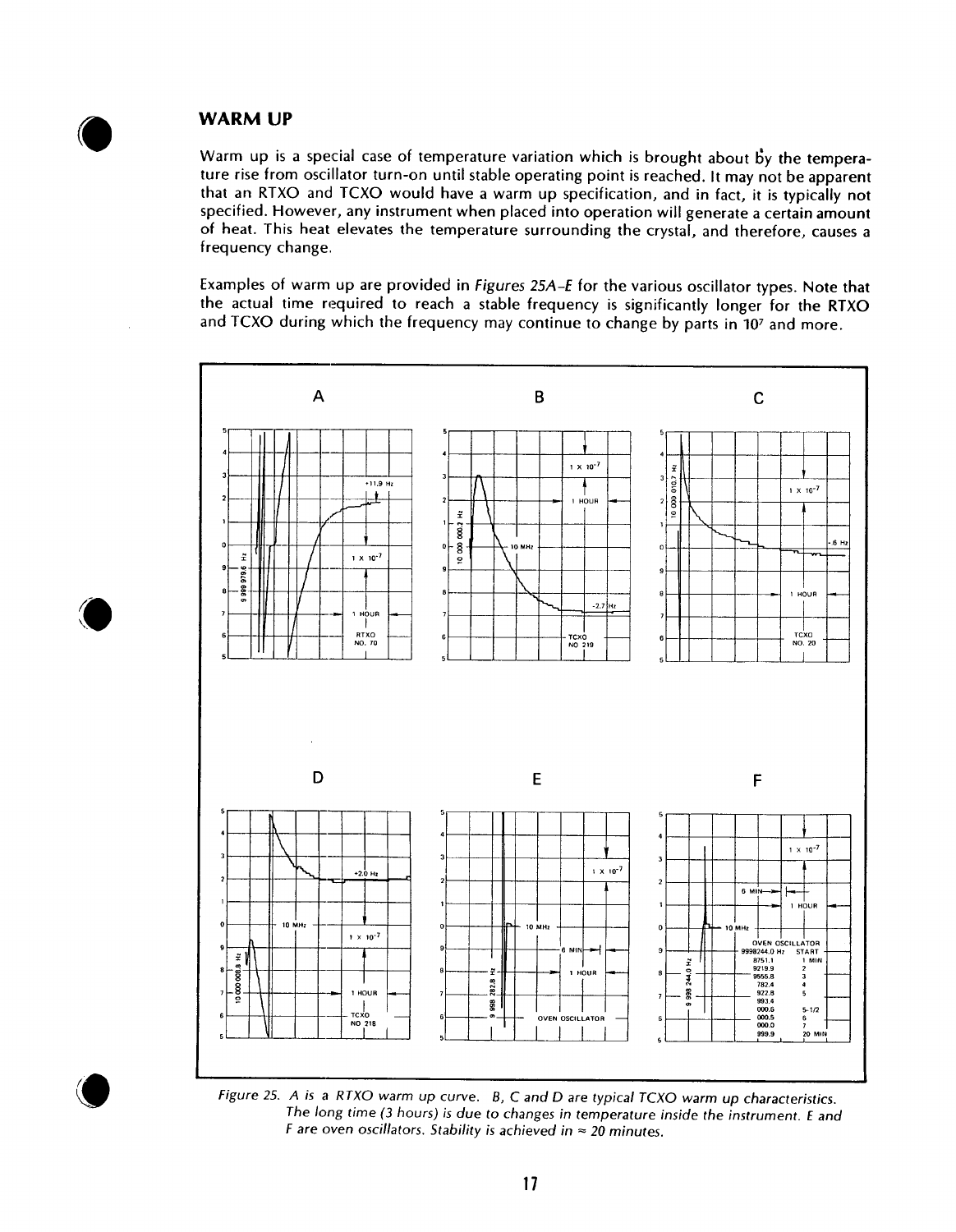Warm up specifications for oven controlled oscillators are given in terms of the final frequency value after warm up is completed. A typical time for warm up might be 20 minutes at which time the frequency will be within 5 parts in 10<sup>9</sup> of its final value. Any calibration adjustments on the oscillator frequency should be performed after the crystal has reached its stable range.

Figure 26 shows the effects of warm up and the offset contributed by retrace. From this it should be apparent that to maintain the accuracy and stability of an oscillator, the unit should be kept at its operating temperature. Many instrument manufacturers now provide the capability of keeping power to the oven oscillator.



Figure 26. Graphic presentation of warm up and retrace.

A comparison chart of the various crystal oscillators and their typical specifications for aging, temperature, line voltage, etc., is provided in Figure 27.

|                                              | <b>Room Temperature</b>       | <b>TCXO</b>                   | <b>High Stability Oven</b>                                          |
|----------------------------------------------|-------------------------------|-------------------------------|---------------------------------------------------------------------|
| <b>Aging Rate</b>                            | $<$ 3 x 10 <sup>-7</sup> /mo. | $<$ 1 x 10 <sup>-7</sup> /mo. | $<$ 1.5 x 10 <sup>-8</sup> /mo. usually<br>specified <5 x 10-10/day |
| Short-Term<br>(1 s average)                  | $2 \times 10^{-9}$ rms        | $<$ 1 x 10 <sup>-9</sup> rms  | $<$ 1 x 10 <sup>-11</sup> rms                                       |
| Temperature<br>$0^{\circ}$ C $-50^{\circ}$ C | $< 2.5 \times 10^{-6}$        | $<$ 5 x 10 <sup>-7</sup>      | $< 7 \times 10^{-9}$                                                |
| Line Voltage<br>10% Change                   | $<$ 1 x 10 <sup>-7</sup>      | $<$ 5 x 10 <sup>-8</sup>      | $<$ 1 x 10 <sup>-10</sup>                                           |
| Warm up                                      |                               |                               | 20 Minutes $(5 \times 10^{-9})$                                     |

Figure 27. Comparison chart.

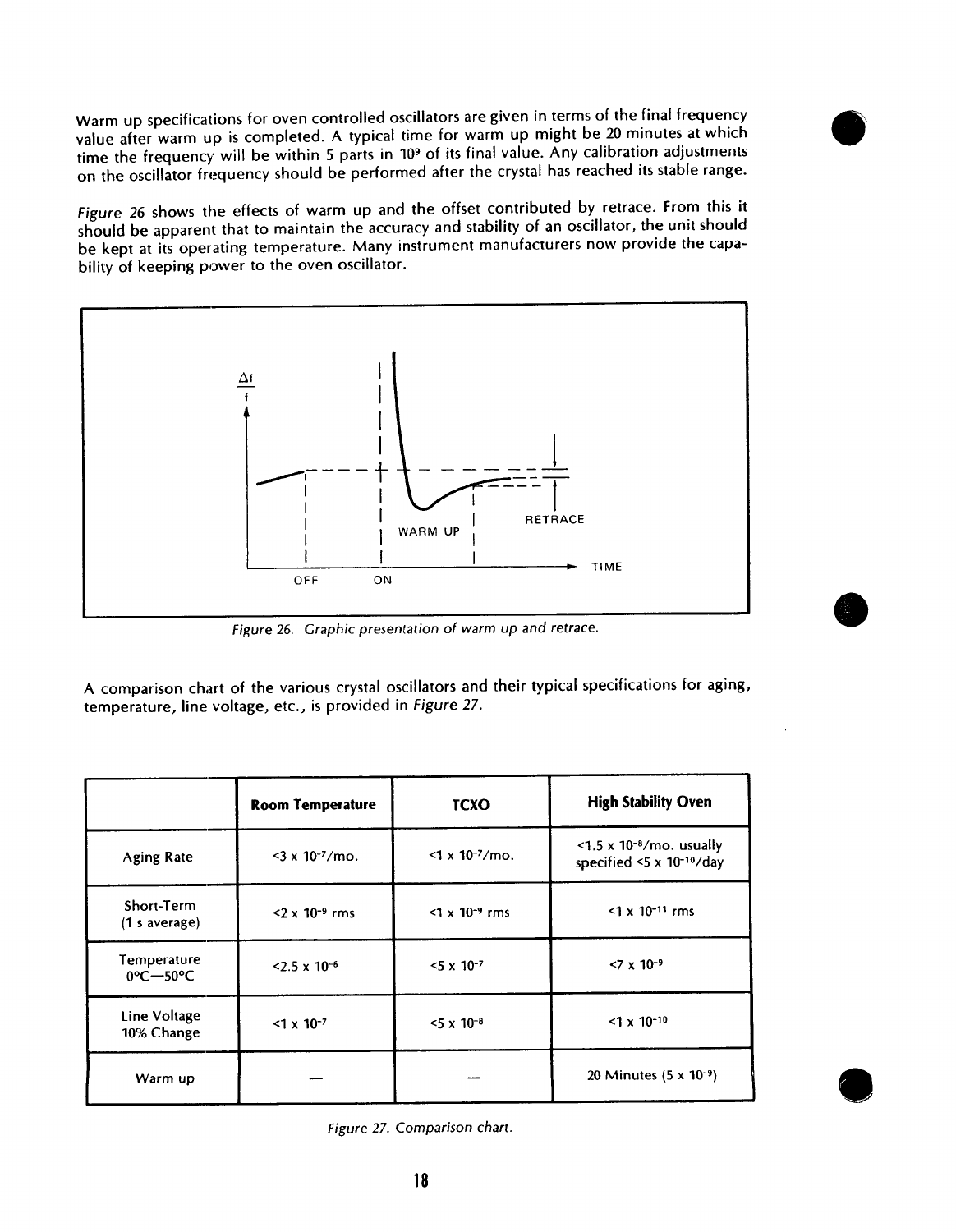

## V **OSCILLATOR INFLUENCE ON MEASUREMENT ACCURACY**

The quartz oscillator is a relatively inexpensive method of obtaining an accurate time standard which when periodically calibrated, will exhibit traceability to the basic unit of time, the second, as defined by the XIII General Conference of Weights and Measures, in October 1967. When incorporated in a measurement instrument, any errors which are a result of the crystal oscillator must be given consideration before the accuracy of the instrument can be determined. This section will explore the application of the quartz oscillator when used in a frequency counter and a frequency synthesizer. The basic operation of the instrument will not be explained in detail since this may be found in other readily available sources. Appendix A.

#### **FREQUENCY COUNTERS**

The Universal Frequency Counter can make a number of measurements such as frequency, period, period average, ratio, time interval, and time interval average. These measurements are really extensions of a ratio measurement using the fundamentals of frequency and time. When measuring frequency, the crystal oscillator is used to determine a precise measurement interval during which the input frequency is totalized.

The error associated with a frequency measurement consists mainly of two parts: the  $\pm 1$  count and the  $\pm$  time base error. The second error of the specification  $\pm$  time base error, is the part contributed by the crystal oscillator and its associated circuitry. This error is a direct result of changes in frequency of the oscillator and is made up of temperature effects, aging, shortterm stability, voltage changes, and warm up.

To compute the time base error for a particular measurement, the individual fractional frequency errors must be determined. These errors will typically be specified on the data sheet for the instrument as follows:

| Aging per month                       | $3 \times 10^{-7}$   |
|---------------------------------------|----------------------|
| Temperature $\theta$ to 50 $^{\circ}$ | $2.5 \times 10^{-6}$ |
| Line Voltage ±10% Change              | $1 \times 10^{-7}$   |

The total error for aging is the rate per month times the number of months since calibration:  $3 \times 10^{-7} \times 3$  months = 9 x 10<sup>-7</sup>. Temperature and line voltage must be considered over the entire variation range so that the total error is:

| Temperature        | $2.5 \times 10^{-6}$ |
|--------------------|----------------------|
| Aging              | $9 \times 10^{-7}$   |
| Line Voltage       | $1 \times 10^{-7}$   |
| $\Delta f/f$ Total | $3.5 \times 10^{-6}$ |

The error in the measurement equals the nominal frequency f multiplied times the fractional frequency error  $\Delta f/f$ .

i.e.:  $f = 10$  MHz;  $\Delta f/f = 3.5 \times 10^{-6}$  $10 \times 10^6 \times 3.5 \times 10^{-6} = \pm 35$  Hz

 $\Delta$ 



The actual frequency for this measurement is 10 MHz  $\pm$ 35 Hz or falls somewhere between 9.999965 MHz and 10.000035 MHz. These calculations were made using worst case error. It is possible that some errors will be positive and some negative producing offsetting effects.

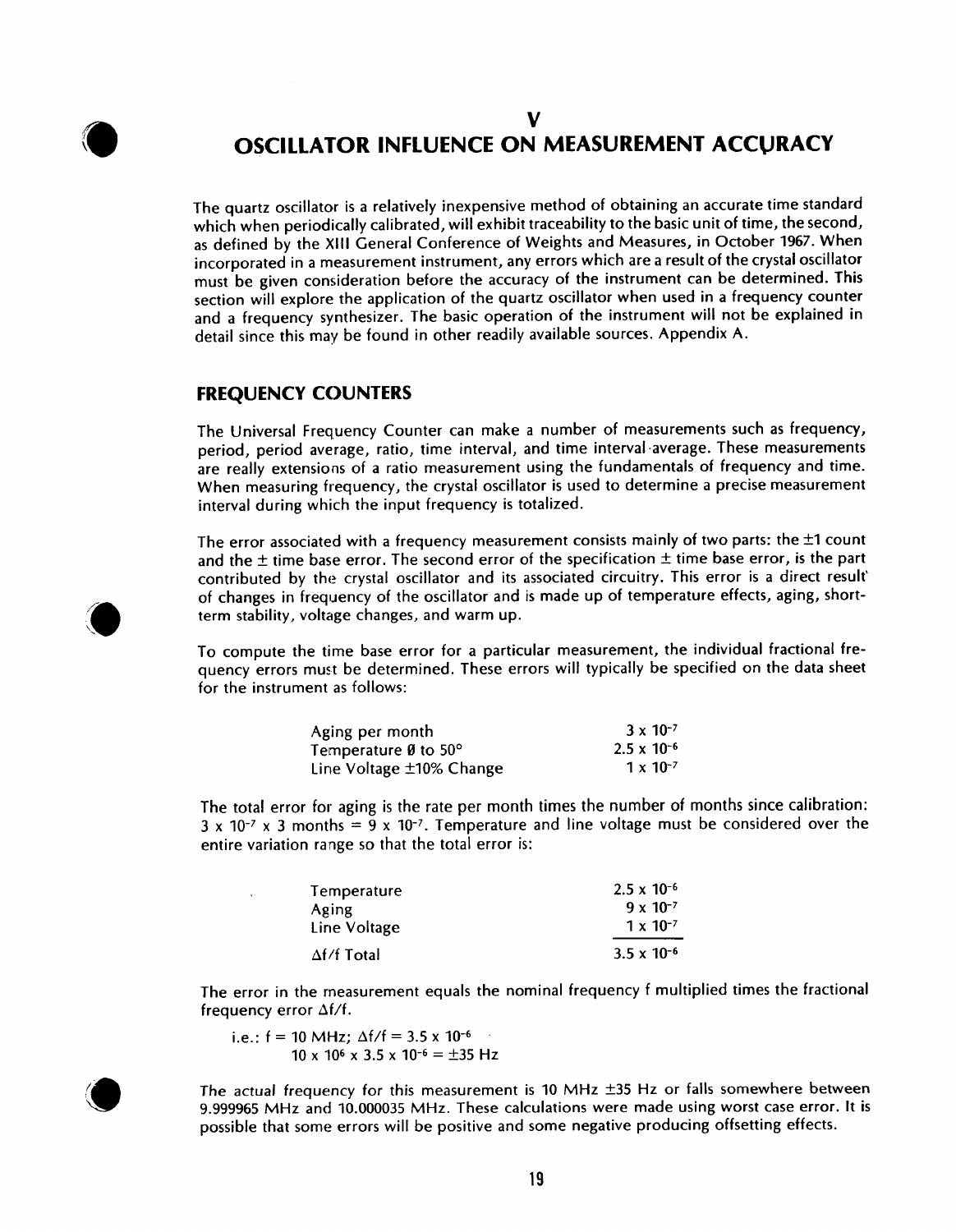This accuracy may or may not be adequate depending upon the application. If not, a look at the computations reveals that a major contributor to the  $\Delta f/f$  total, is from temperature. Since this calculation used an RTXO, selection of a TCXO or an oven oscillator will reduce this factor. Once this factor has been reduced below 1 x 10-7, the other elements of the accuracy statement must be examined if an improvement is required.



#### **FREQUENCY SYNTHESIS**

The frequency synthesizer translates the stable frequency of a precision frequency standard to one of thousands or even billions of frequencies over a spectrum range of DC to 18 GHz. Two methods have been used in frequency synthesis - the direct and indirect method. Direct synthesis is accomplished by multiplying, dividing, and mixing while the indirect method derives its frequency from one or more phase locked voltage tuned oscillators. The stability and accuracy in either case is derived from the reference source. The fractional frequency errors contributed by aging, temperature, and line voltage as they affect the oscillator must be summed to determine the frequency error.

Calculations for the synthesizer accuracy can be taken directly from the data sheet. For  $\Delta f/f$ :

| Temperature Ø-50 degrees                 | $= 5 \times 10^{-9}$  |
|------------------------------------------|-----------------------|
| Line Voltage ±10% change                 | $= 5 \times 10^{-10}$ |
| Aging $5 \times 10^{-10} \times 20$ days | $= 1 \times 10^{-8}$  |
| $\Delta f/f$ Total                       | $1.55 \times 10^{-8}$ |

Selecting a frequency of 1 MHz, the error is 1 x 10<sup>6</sup> x 1.55 x 10<sup>-8</sup> or 1.55 x 10<sup>-2</sup> = ±0.0155 Hz, at 10 GHz the error is 10 x 10<sup>9</sup> x 1.55 x 10<sup>-8</sup> = 1.55 x 10<sup>2</sup> or 155 Hz. The error percentage is the same for both frequency settings. Whether or not this amount of error is tolerable depends upon the application for which the frequency is being used.

Improvements in the frequency accuracy can be obtained through calibration of the oscillator or by using an external reference such as a cesium standard.

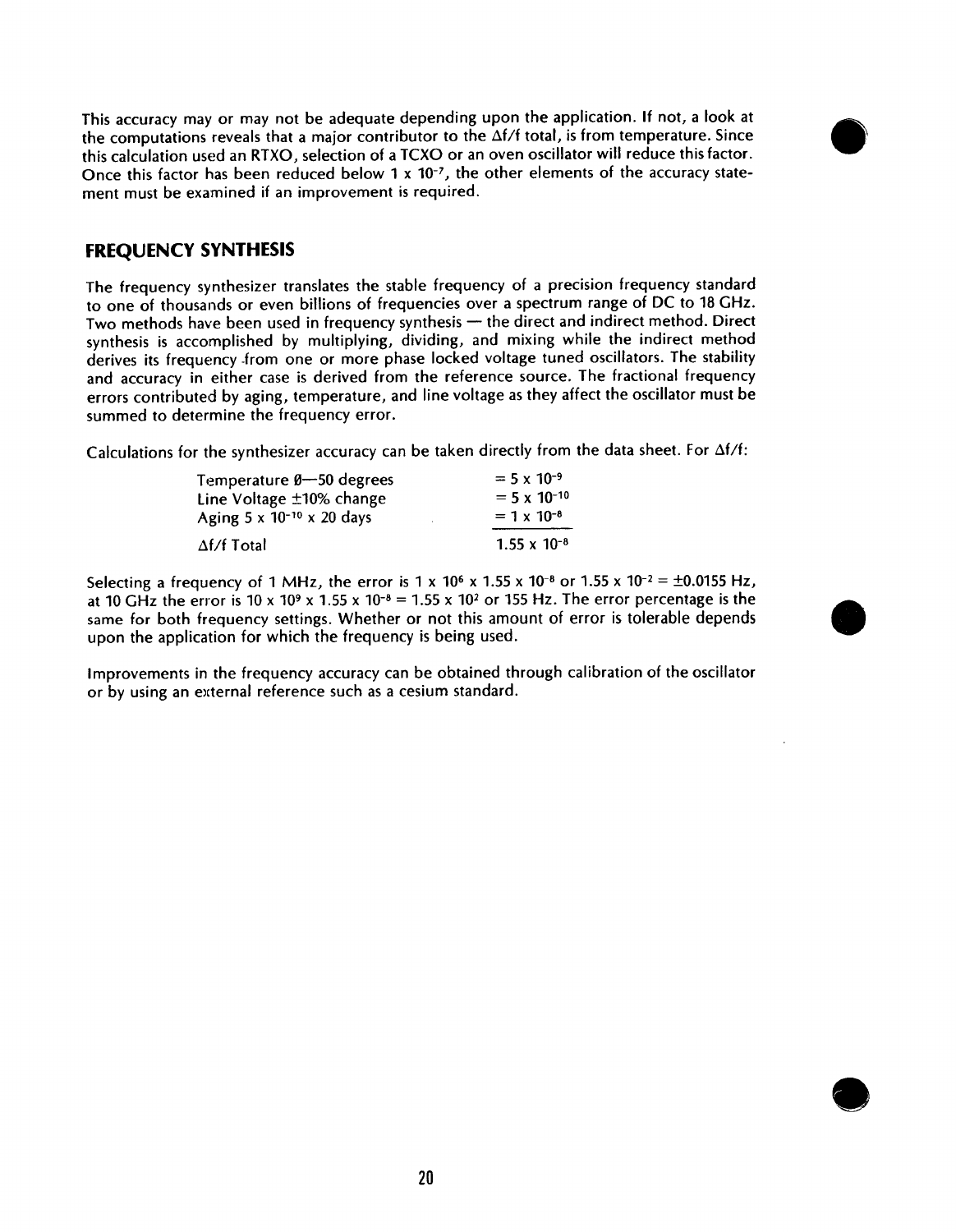# **APPENDIX A**

- "Understanding Microwave Frequency Measurements", AN 144, Hewlett-Packard Co.  $\mathbf{1}$
- $\overline{2}$ . "Measuring the Stability of a Frequency Source", AN 174-6, Hewlett-Packard Co.
- "Measuring Fractional Frequency Standard Deviation (Sigma) Versus Averaging Time  $\overline{3}$ . (Tau)". AN 174-7. Hewlett-Packard Co.
- "Timekeeping and Frequency Calibration", AN 52-2, Hewlett-Packard Co. 4.
- "Fundamentals of Time and Frequency Standards", AN 52-1, Hewlett-Packard Co.  $5<sub>1</sub>$
- "Characterization of Frequency Stability", IEEE Transactions on Instrumentation and 6. Measurement, pp 105-120, May 1971.
- "The Measurment of Frequency and Frequency Stability of Precision Oscillators",  $7.$ NBS Technical Note 669, May 1975.
- "Wave Analyzer Dynamic Range and Bandwidth Requirements for Signal Noise Ana-8. lysis, Technical Report RE 76-26, U.S. Army Missile Command, Redstone Arsenal, Alabama 35809.
- "Frequency Domain Stability Measurements: A Tutorial Introduction", NBS Technial 9. Note 679, U.S. Department of Commerce/National Bureau of Standards.
- "Frequency Stability Specification and Measurement: High Frequency and Microwave  $10.$ Signals", NBS Technical Note 632, U.S. Department of Commerce/National Bureau of Standards.
- "Spectrum Analysis...Noise Measurements", Spectrum Analzyer Series Application  $11.$ Note 150-4. Hewlett-Packard Co., April 1974.
- "Short-Term Stability for a Doppler Radar: Requirements Measurements and  $12.$ Techniques", Proceedings of the IEEE Vol. 54, No. 2, February 1966. D.B. Leeson. Senior Member, IEEE, and G.F. Johnson, Senior Member, IEEE.
- Luis Peregrino/David W. Ricci, "5390A Technical Paper", presented at the Thirtieth  $13.$ Annual Frequency Control Symposium, June 2-4, 1976.
- Michael C. Fischer, "Frequency Stability Measurements Procedures", Technical Paper 14. presented at the Eighth Annual Precise Time and Time Interval Applications and Planning Meeting, December 1976.



 $\bar{t}$